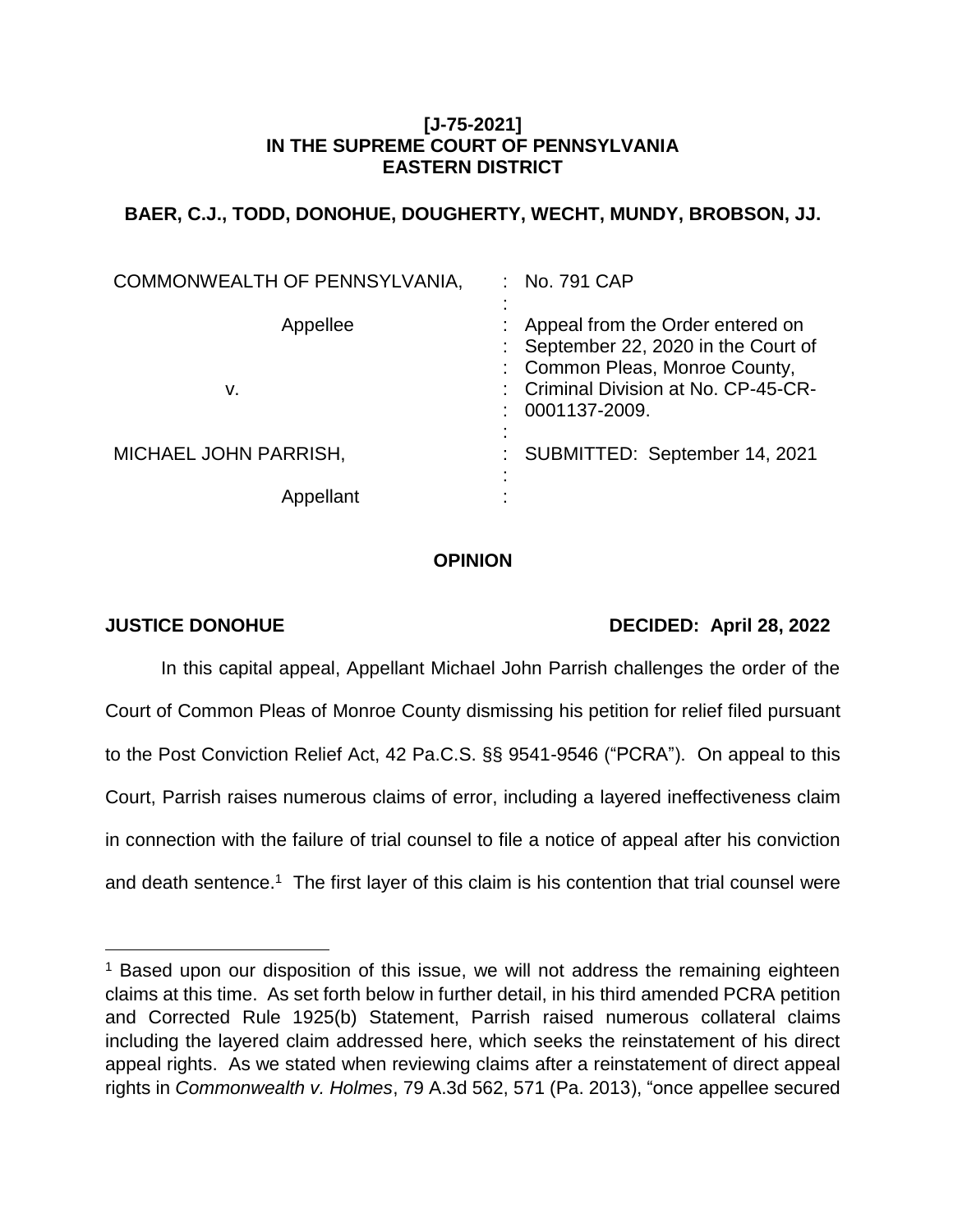ineffective for not consulting with him regarding his appellate rights before failing to file a notice of appeal, and in so doing, violated a constitutional duty established in *Roe v*. Flores-Ortega, 528 U.S. 470 (2000).<sup>2</sup> In this regard, Parrish asserts that if trial counsel had consulted with him, he would have instructed that a notice of appeal be filed on his behalf. The second layer of this claim is Parrish's assertion that his initial PCRA counsel's stewardship of the failure to consult claim before the PCRA court was deficient, in that initial PCRA counsel failed to present any evidence or legal argument to substantiate the failure to consult claim. In his brief filed with this Court, Parrish identifies the evidence and legal theory that his initial PCRA counsel should have presented to the PCRA court. Parrish raised the second layer of this claim for the first time before this Court in this appeal, and we conclude that he was permitted to do so without a finding of waiver based upon our recent decision in *Commonwealth v. Bradley*, 261 A.3d 381 (Pa. 2021). Accordingly, for the reasons set forth herein, we remand for the introduction of evidence

reinstatement of his direct appeal, he had no obligation or right to pursue, and the court had no obligation to indulge, claims of ineffective assistance of counsel and unitary review." Likewise, should Parrish succeed in securing reinstatement of his direct appeal rights, there would be no basis for the court to address his remaining collateral claims until collateral review.

<sup>&</sup>lt;sup>2</sup> As explained later in this opinion, there are two types of ineffective assistance of counsel claims that may result from counsel's failure to file a notice of appeal. First, it has long been the law that counsel is ineffective per se if he fails to file a notice of appeal that his client requested be filed. *See, e.g.*, *Rodriquez v. United States*, 395 U.S. 327 (1969). Second, in *Flores-Ortega*, the United States Supreme Court announced that counsel is ineffective for failing to file a notice of appeal when it is established that counsel had a constitutional obligation to consult with his client regarding the client's appellate rights but failed to do so and where the client would have requested that an appeal be filed on his behalf after consultation. *Flores-Ortega*, 528 U.S. at 470, 484.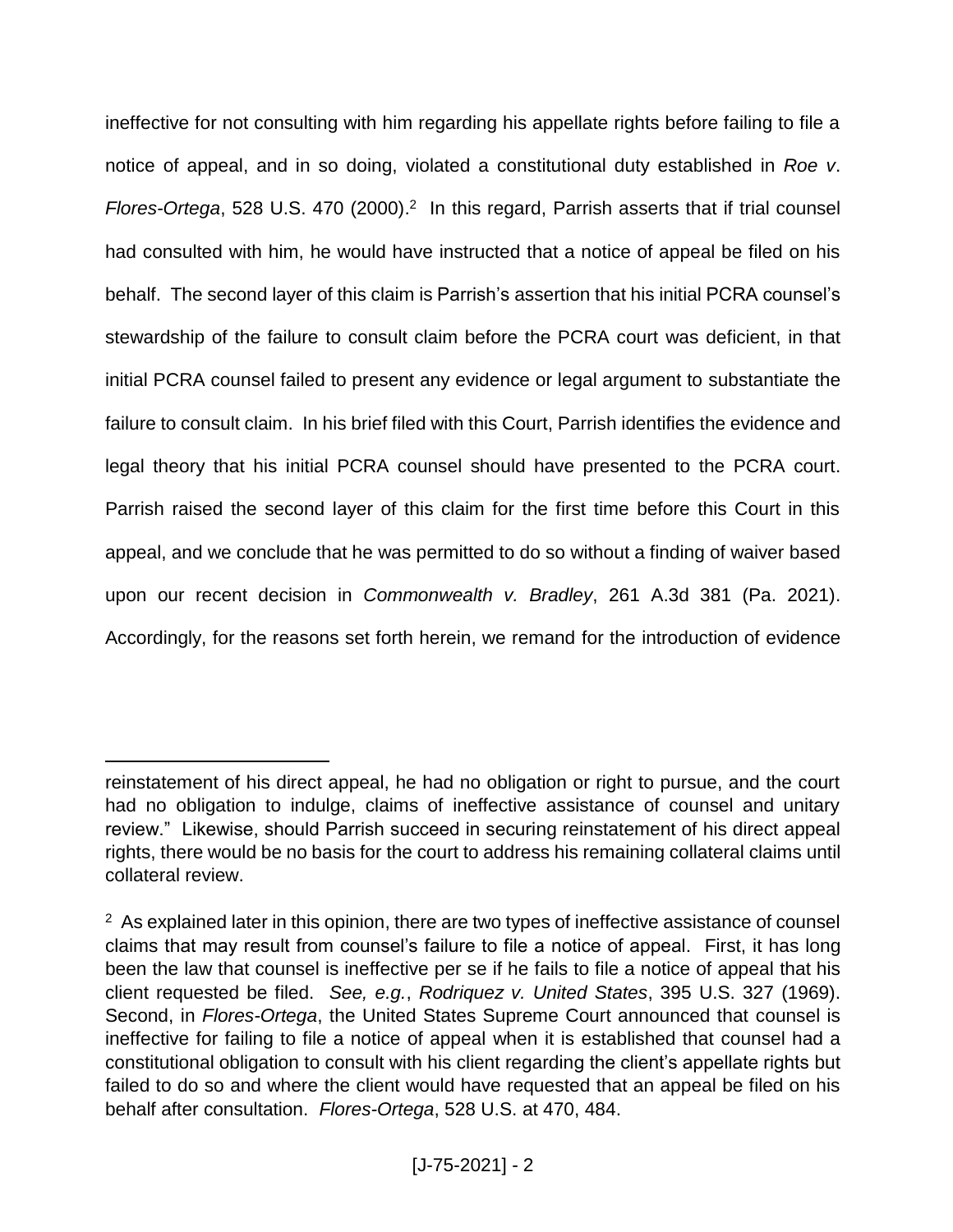and legal argument so that the PCRA court may issue a decision on the merits of Parrish's

layered failure to consult claim.

This Court summarized the facts of record regarding the murder of Petitioner's girlfriend, Victoria Adams ("Victoria"), and their nineteen month-old-son, Sidney Parrish ("Sidney"), in *Commonwealth v. Parrish*, 224 A.3d 682 (Pa. 2020).

> [Parrish], Victoria, and Sidney lived in a Monroe County apartment, and, on the day of the murders, [Parrish] remained at the apartment with Sidney while Victoria spent the day with family and friends. As the day proceeded into evening, [Parrish] became worried that Victoria would not return home in time to give Sidney certain medications he required, a task [Parrish] did not know how to perform. [Parrish] was additionally concerned that Victoria might be pursuing a romantic relationship with someone else. That night, [Parrish] made a series of increasingly frequent and agitated calls to Victoria's mobile phone, which she initially answered, but later ignored. Later in the evening, Victoria and her companions went to a bar, where Victoria disclosed to them that [Parrish] was abusive and that she wished to end their relationship. Victoria asked three of her companions — her brother, Keith Adams, her cousin, James Ahern, and a friend, Christopher Ramos — to accompany her to the apartment, so that she could retrieve Sidney and her personal belongings, and end the relationship.

> The three men agreed, and the group drove to the apartment. Victoria went inside while her brother Keith, Ahern, and Ramos waited in the car. Initially, [Parrish] emerged from the apartment brandishing a handgun and threatening Ahern with it, but, after Ahern lied that he, too, was armed, [Parrish] retreated inside. Shortly thereafter, gun flashes and gunshots emanated from the apartment. The three men attempted to enter the apartment to assist Victoria, but, as they approached the apartment, [Parrish] retrieved a shotgun and began firing at them, prompting them to flee and contact emergency services. Ultimately, [Parrish] vacated the apartment, and, approximately 30 to 40 minutes later, the men returned to the apartment, performed a cursory search, and found nothing amiss.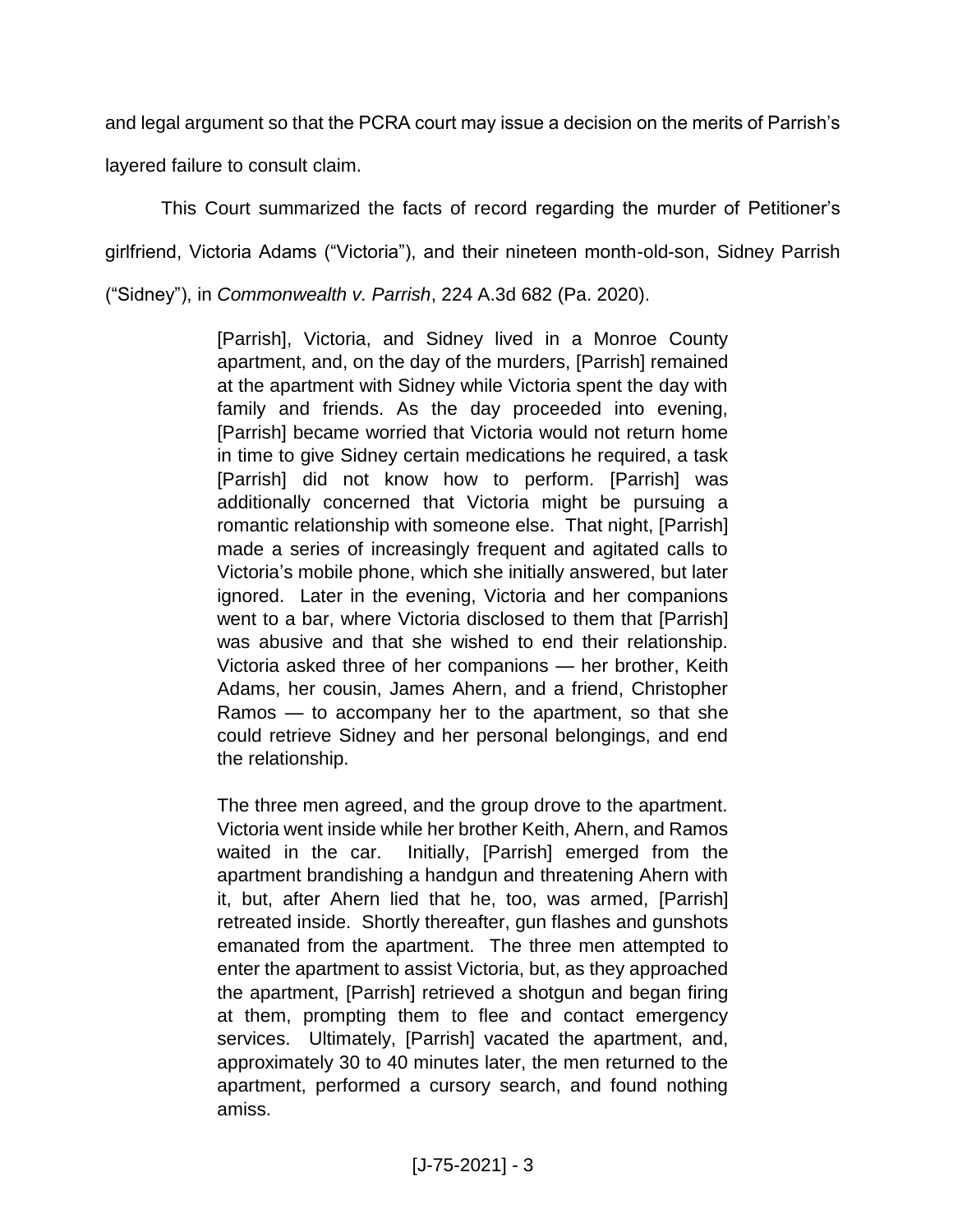Nearly an hour later, Pennsylvania State Police arrived and entered the apartment, and, during a search of the premises, discovered Victoria's and Sidney's bodies in a back bedroom. Each had been shot multiple times. [Parrish] became the object of a multi-state manhunt, and he left Pennsylvania. He was later arrested in New Hampshire, where he was subjected to a search that yielded a .357 Glock semi-automatic handgun, which forensic tests revealed to have been consistent with the firearm that fired the 13 spent cartridge casings recovered from the crime scene. While being questioned by police, [Parrish] waived his *Miranda*<sup>[3]</sup> rights and confessed to killing Victoria and Sidney, indicating that the events of the evening provoked him into such a rage that he fired a warning shot at the ceiling to get Victoria's attention. However, he recalled that he was so angry that he then "lost it" and shot Victoria while she was holding Sidney, inadvertently striking him, which caused [Parrish] to become even more furious such that he began to "spray" bullets at Victoria and Sidney, firing alternating series of shots at both until he ran out of ammunition.

*Id*. at 684-85 (citing *Commonwealth v. Parrish*, 77 A.3d 557, 560 (Pa. 2013) (automatic review opinion)).

Prosecutors charged Parrish with two counts of first-degree murder, 18 Pa.C.S. § 2502(a). Parrish was represented by two attorneys with the Monroe County Public Defender's Office, the chief public defender of Monroe County Public Defender's Office, attorney Wieslaw Niemoczynski, Esq. for the guilt phase and James Gregor, Esq. for the penalty phase. *Parrish*, 77 A.3d at 686.

On August 18, 2009, the Commonwealth filed notice of intent to seek the death penalty. Although Parrish initially entered a guilty plea, before trial he withdrew his guilty plea and asserted his innocence. Motion to Withdraw Guilty Plea, 9/26/2011, at 1-2;

<sup>3</sup> *Miranda v. Arizona*, 384 U.S. 436 (1966).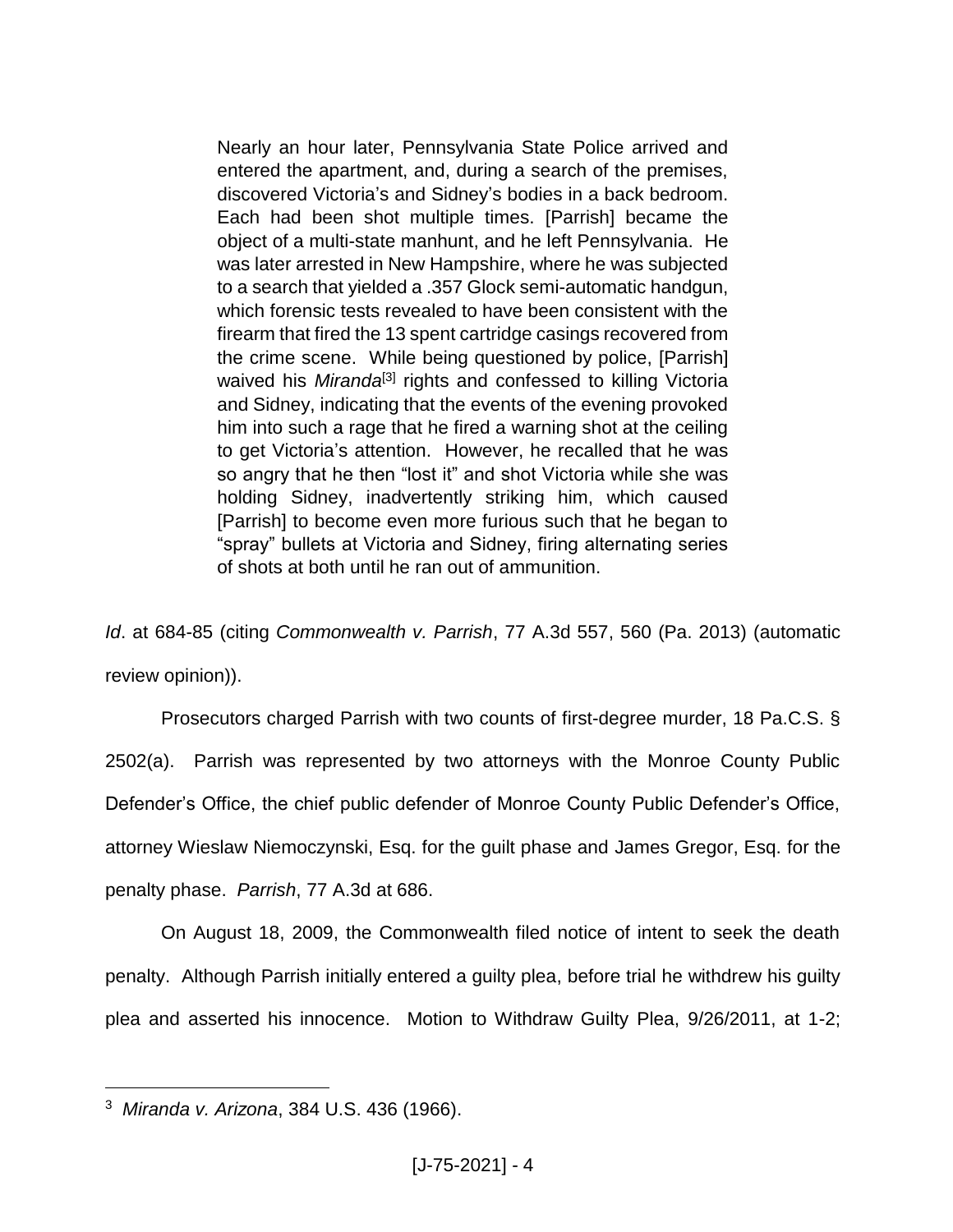Order, 9/26/2011. The case proceeded to a jury trial. The Commonwealth presented evidence consistent with this Court's summary of events set forth above, including forensic evidence showing that the victims were repeatedly shot at close range in vital organs of their bodies. Trial Court Opinion, 10/10/2012, at 16. Parrish did not dispute that he killed the victims, but at the guilt phase Attorney Niemoczynski presented a defense that Parrish did not act with a specific intent to kill because he "blacked out." *Id*. The jury convicted him on both counts of first-degree murder. Attorney Gregor represented Parrish at the penalty phase. The jury found two aggravating circumstances<sup>4</sup> and multiple mitigating circumstances. 5 The jury determined that the aggravating circumstances outweighed the mitigating circumstances and recommended the imposition of the death penalty.

At the hearing before the trial court for the imposition of sentence, Attorney Niemoczynski first called Parrish, who made a statement regarding his religious beliefs. N.T., 5/12/2012, at 4. Attorney Niemoczynski then told the court that he was presenting a letter written by Parrish having "to do with some procedure." *Id*. at 5. The letter, which

<sup>&</sup>lt;sup>4</sup> The jury found the existence of the following aggravating circumstances with regard to both murders: Parrish was convicted of another offense that qualified for imposition of a sentence of life imprisonment or death, 42 Pa.C.S. § 9711(d)(10); and Parrish was convicted of another murder at the time of the offense at issue, 42 Pa.C.S.. § 9711(d)(11). Sentencing Verdict Slips, 4/3/2012, at 3.

<sup>&</sup>lt;sup>5</sup> The jury found several mitigating circumstances, including that Parrish had no significant history of prior criminal convictions, 42 Pa.C.S. § 9711(e)(1); that Parrish was under the influence of extreme mental or emotional disturbance, 42 Pa.C.S. § 9711(e)(2); and multiple instances of "catchall" mitigators, namely that Parrish suffered from Obsessive Compulsive Disorder, Obsessive Compulsive Personality Disorder, and had a history of suffering from obsessions, that he had a family history of mental illness, that he had a history of suffering from multiple significant traumas through his lifetime, and that he was under enormous stress stemming from the birth of his seriously ill child, 42 Pa.C.S. § 9711(e)(8).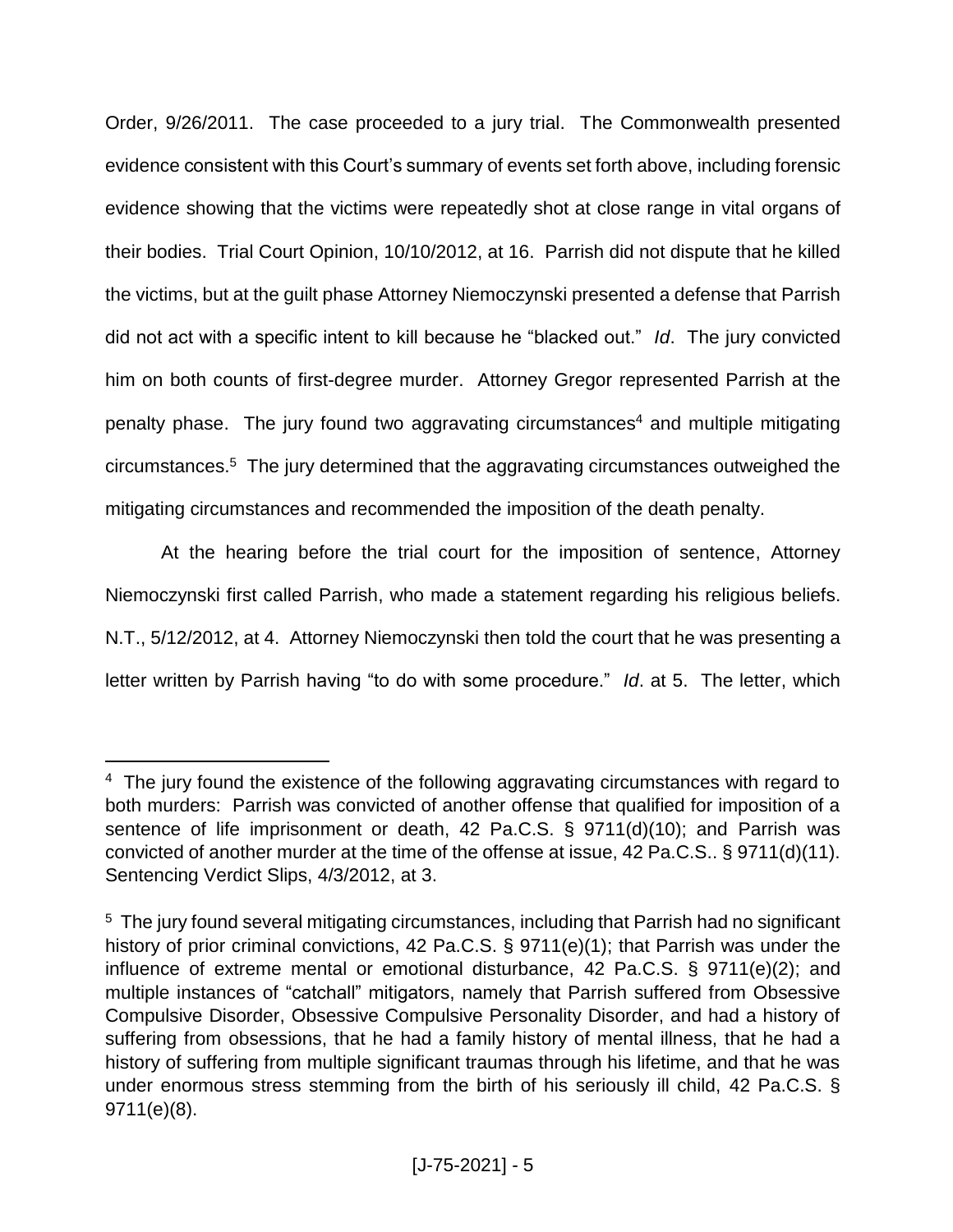was admitted into the record but not read aloud or discussed, stated that, "in the event that an appeal is filed on my behalf concerning my sentence without my written and verbal consent, I would like it to be known that the appeal should be considered unauthorized and I ask that it be made null and void. I do not give anyone authorization to file any appeals or motions on my behalf." N.T., 5/15/2012, at 12 (admitting defense Exhibit 1, Parrish letter to Judge Worthington, 5/15/2012, at 1). Parrish did not testify with respect to the letter, and counsel did not question him regarding his intention in writing it. Based upon the jury's recommendation, the trial court imposed a sentence of death. Sentencing Order, 5/15/2012, at 1.

Following imposition of sentence, the trial court advised Parrish of his appeal rights, explaining that, "because this is a death sentence, it is subject to automatic review by the Pennsylvania Supreme Court" and that "[p]ursuant to Title 42, Section 9711, [the Pennsylvania Supreme Court] must review the record of the death penalty case and the death sentence." N.T., 5/15/2012, at 10-11. The trial court then advised Parrish that he also had the right to file post-sentence motions within ten days and to appeal the denial of post-sentence motions directly to the Pennsylvania Supreme Court within thirty days from the date of the denial of post-sentence motions. *Id*. The trial court indicated that Parrish's appointed counsel – Attorneys Niemoczynski and Gregor – would remain his counsel for purposes of appeal. *Id*.

Matters involving the imposition of the death penalty have a two-track appeal process. On the first track, a sentence of death is subject to automatic review by this Court. 42 Pa.C.S. § 9711(h)(1); *Commonwealth v. Towles*, 106 A.3d 591, 597 (Pa. 2014). Pursuant to section 9711(h)(1),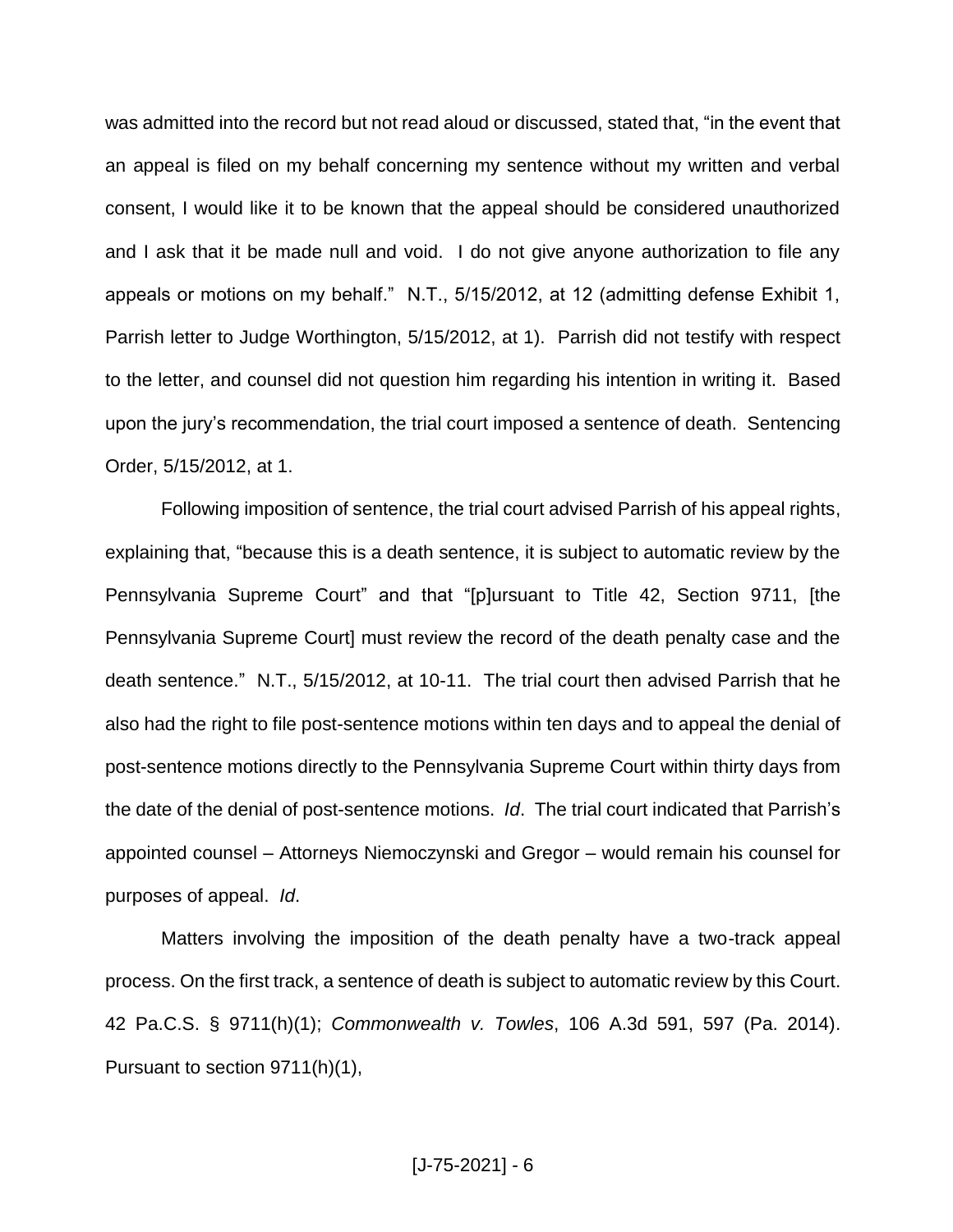## **(h) Review of death sentence.--**

**\* \* \***

(3) The Supreme Court shall affirm the sentence of death unless it determines that:

> (i) the sentence of death was the product of passion, prejudice or any other arbitrary factor; or

> (ii) the evidence fails to support the finding of at least one aggravating circumstance specified in subsection (d).

42 Pa.C.S. § 9711(h)(3)(i)-(ii). Pennsylvania Rule of Appellate Procedure 1941(a) sets

forth the procedure by which the trial court initiates the Section 9711(h) automatic review

process:

Upon entry of a sentence subject to 42 Pa.C.S. § 9711(h) (review of death sentence) the court shall direct the official court reporter and the clerk to proceed under this chapter as if a notice of appeal had been filed [twenty] days after the date of entry of the sentence of death, and the clerk shall immediately give written notice of the entry of the sentence to the Supreme Court Prothonotary Office[.]

Pa.R.A.P. 1941(a).

As part of the automatic review, this Court evaluates, inter alia, the evidence to determine whether the record is sufficient to support the first-degree murder conviction. *See Towles*, 106 A.3d at 597 ("In all cases in which the death penalty is imposed it is this Court's duty to review the record to ensure the evidence sufficiently supports the first degree murder conviction[.]") (internal citation omitted); *Commonwealth v. Baumhammers*, 960 A.2d 59, 68 (Pa. 2008); *Commonwealth v. Blakeney*, 946 A.2d 645, 651 n.3 (Pa.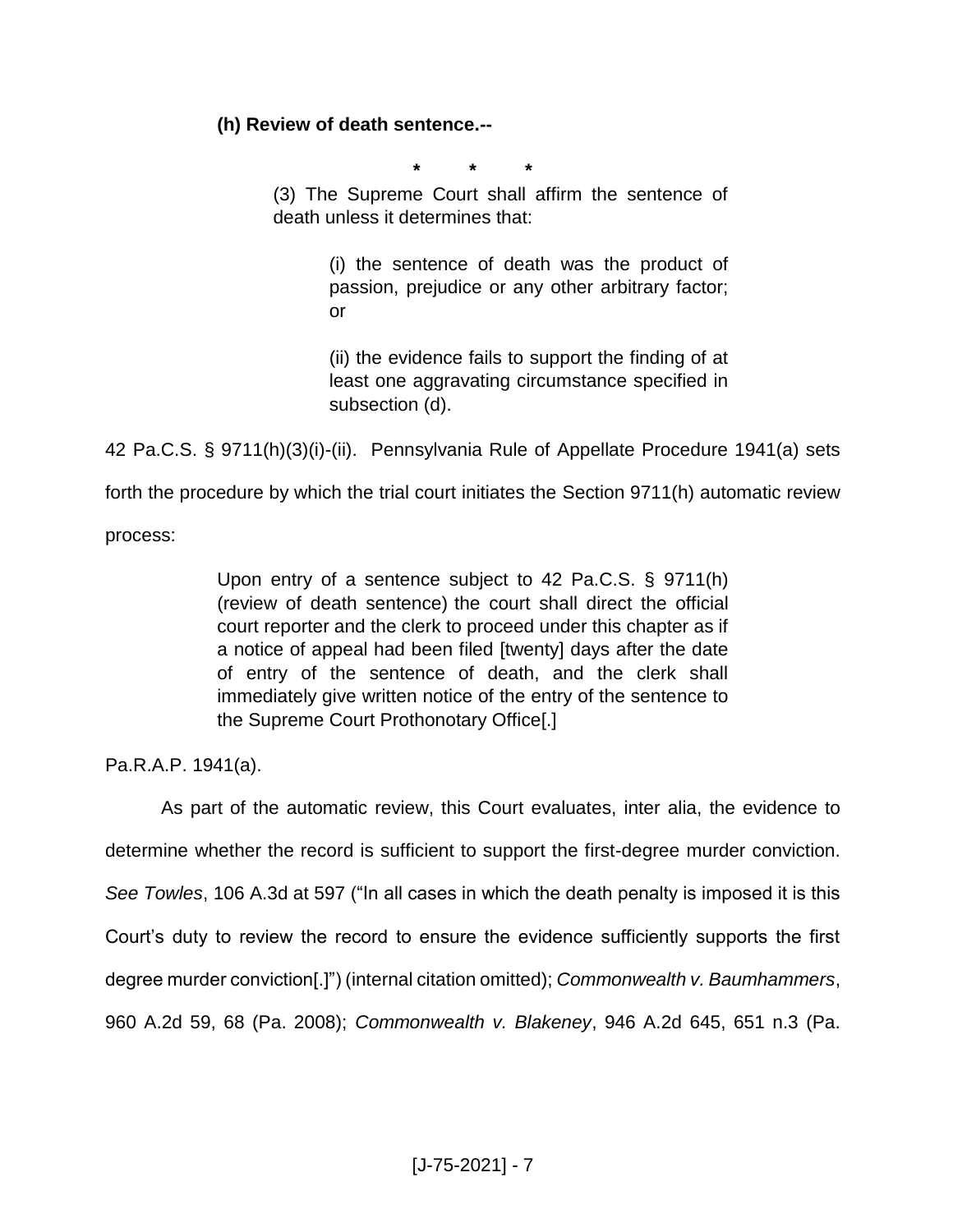2008); *Commonwealth v. Freeman*, 827 A.2d 385 (Pa. 2003).<sup>6</sup> According to the note to Pa.R.A.P. 1941, the statutory procedure for automatic review of capital cases has been interpreted to "permit an independent review of the sufficiency of the evidence in such cases." Pa.R.A.P. 1941, note.

Thus, on the first track, this Court automatically reviews the sufficiency of the evidence to sustain the first-degree murder conviction; the sufficiency of the evidence to support the finding of at least one aggravating circumstance; and it reviews the imposition of the sentence of death, to ensure that it was not the product of passion, prejudice, or any other arbitrary factor. *See Commonwealth v. Brown*, 987 A.2d 699, 705 (Pa. 2009) ("In all cases in which the death penalty is imposed, it is this Court's duty to review the record to ensure the evidence sufficiently supports the first degree murder conviction and the finding of aggravating circumstances, and that the sentence was not the product of passion, prejudice, or other arbitrary factors.").

<sup>&</sup>lt;sup>6</sup> The automatic review of the sufficiency of the evidence was originally mandated by statute. Act of February 15, 1870, P.L. 15, no. 6 § 2 ("In all cases of murder in the first degree, … it shall be the duty of the judges [of the Supreme Court] to review both the law and the evidence, and to determine whether the ingredients necessary to constitute murder in the first degree shall have been proved to exist; and if not so proved, then to reverse the judgment and send the same back for a new trial, or to enter such judgment as the laws of this commonwealth require."). However, the General Assembly repealed the Act via the Judiciary Act Repealer Act (Act of 1978-53, P.L. 253) and replaced it with a new statutory provision for automatic review. *See* Act of March 26, 1974, P.L. 213, § 3. Although the present iteration of automatic statutory review, codified in section 9711(h), does not explicitly require the Court to address the sufficiency of the evidence, 42 Pa.C.S. §9711(h), the Court has continued in the tradition of the Act of February 15, 1870. Specifically, the "Court performs a self-imposed duty to review the sufficiency of the evidence underlying the first-degree murder conviction in all capital direct appeals, regardless of whether the appellant has raised the issue." *Commonwealth v. Freeman*, 827 A.2d 385, 402 (Pa. 2003) (citing *Commonwealth v. Zettlemoyer*, 454 A.2d 937, 942 n.3 (Pa. 1982)).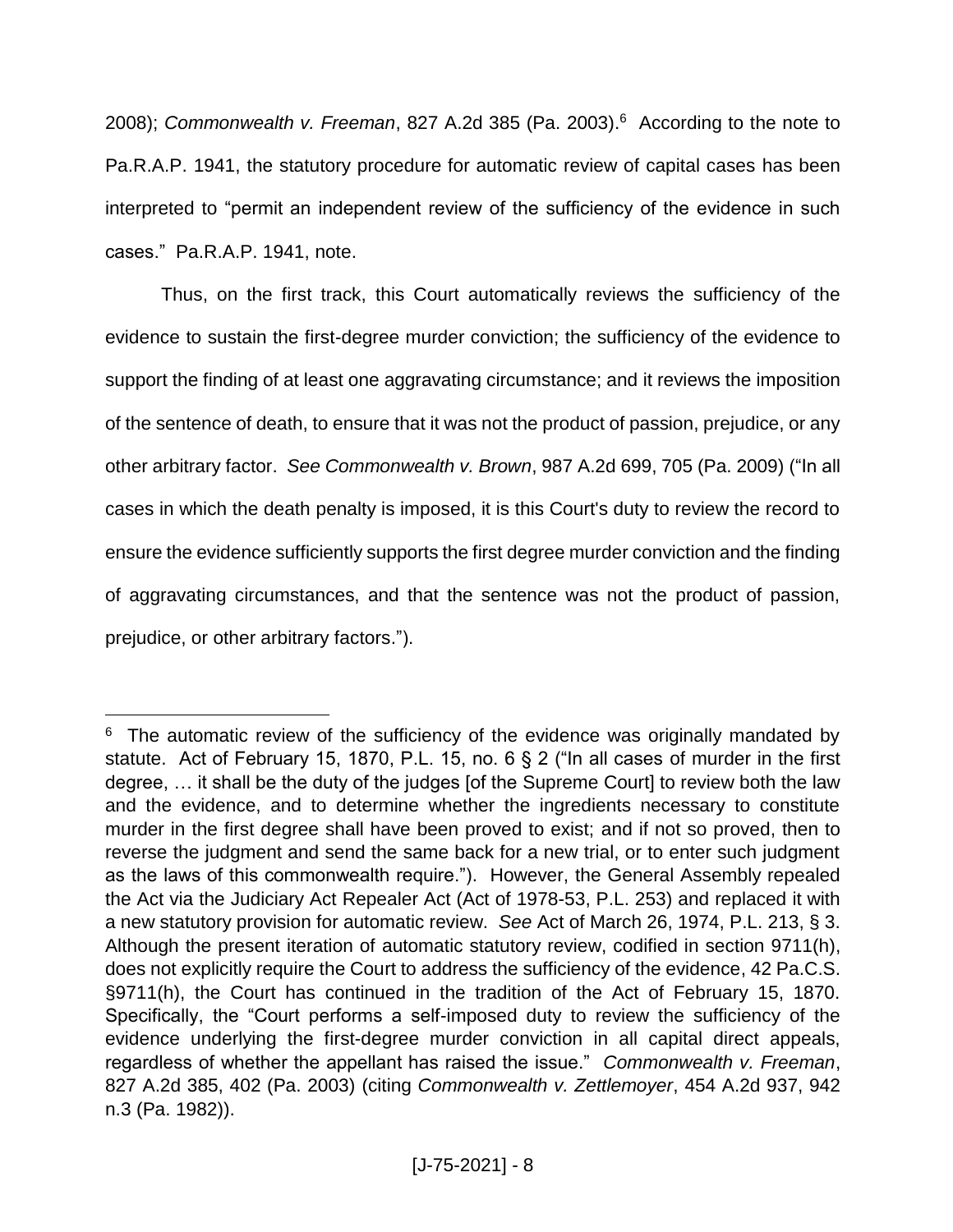On the second track, counsel may seek to preserve claims other than those specifically identified in Section 9711(h) by filing a timely notice of appeal. Pa.R.A.P. 902. "[F]iling a notice of appeal is, generally speaking, a simple, nonsubstantive act that is within the defendant's prerogative." *Garza v. Idaho*, 139 S. Ct. 738, 746 (2019). This Court has repeatedly held that if capital counsel fails to file a notice of appeal, all claims not included in the Section 9711(h) automatic review are not preserved for appeal and cannot be raised during the automatic review process. *See Commonwealth v. Hairston*, 985 A.2d 804, 808 (Pa. 2009) ("Because Appellant's counsel did not file a timely appeal, claims unassociated with our automatic review of capital cases have not been preserved and are not properly before this Court."); *Commonwealth v. Dick*, 978 A.2d 956, 958-59 (Pa. 2009) (citing *Commonwealth v. Freeman*, 827 A.2d 385, 402 (Pa. 2003) ("[A]s a general rule on capital direct appeals, claims that were not properly raised and preserved in the trial court are waived and unreviewable.")).

In this case, neither of Parrish's two trial counsel filed a notice of appeal. Instead, they filed only a motion to initiate the statutory automatic review process as set forth in Rule 1941, which had not occurred within the twenty days prescribed by that rule. Upon receipt of this motion, the trial court began the automatic review process by issuing orders directing the clerk of courts to proceed pursuant to Rule 1941.

Although trial counsel had not filed a notice of appeal, the trial court nevertheless ordered trial counsel to file a concise statement of the errors complained of on appeal pursuant to Pennsylvania Rule of Appellate Procedure Rule 1925(b). On July 25, 2012, Attorney Gregor filed a concise statement raising three issues. First, he claimed that the Commonwealth's cross-examination of his mitigation expert regarding Parrish's alleged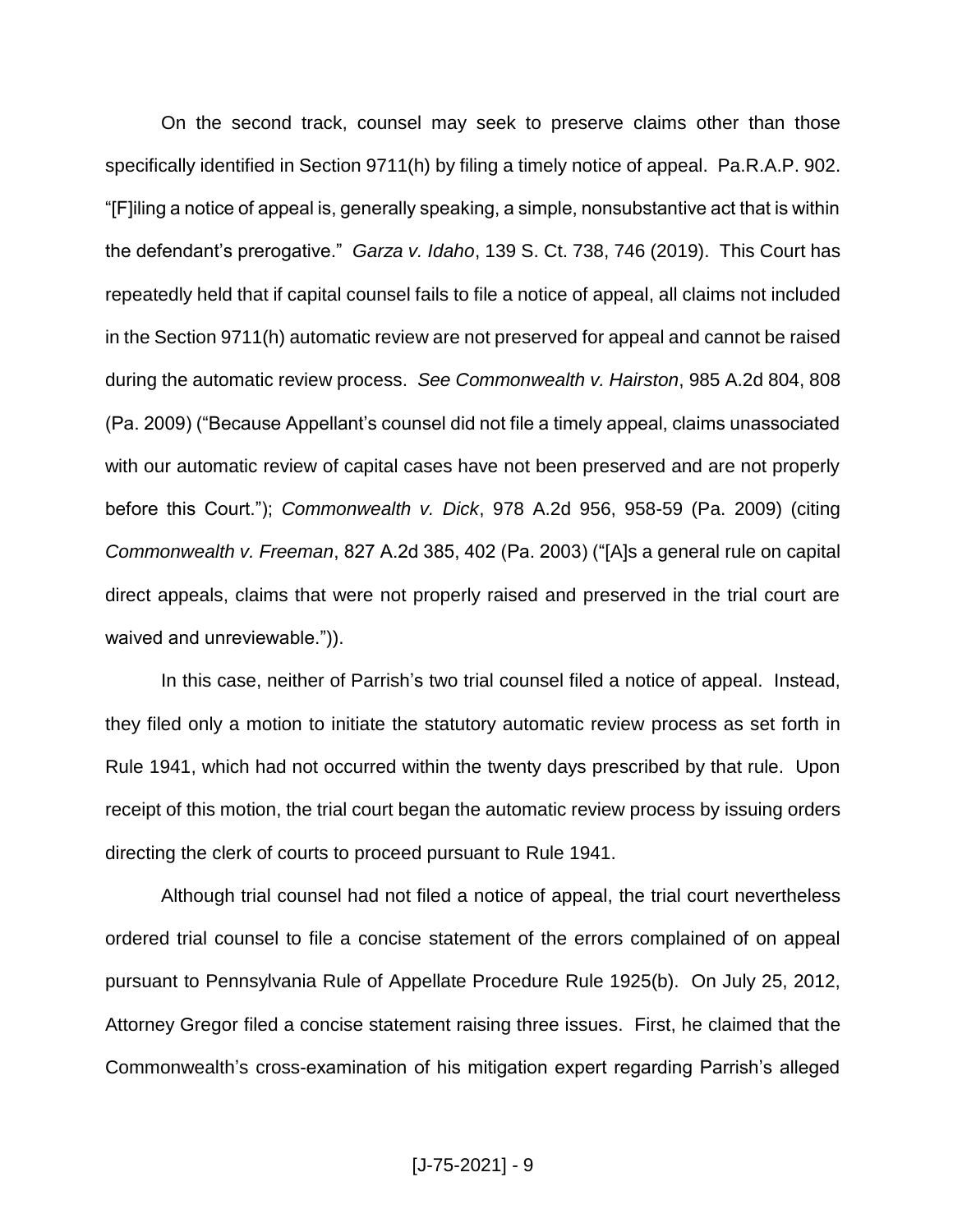abuse of his first wife inflamed the passions of the jury. Rule 1925(b) statement, 7/25/2012, at 1. Second, he asserted that the questioning regarding prior abusive relationships allowed the Commonwealth to imply the existence of an aggravating factor not authorized by statute under 42 Pa.C.S. § 9711(d). *Id.* Third, he complained that the mitigation expert's report was erroneously admitted into evidence and published to the jury without complete redaction of all references to Parrish having previously entered a guilty plea to the charges in question. *Id*.

Attorney Gregor subsequently filed an appellate brief in this Court in support of these three issues. Attorney Gregor attempted to present these issues as if they fell under the automatic statutory review, arguing that they demonstrated that the sentence of death was the product of passion, prejudice, or any arbitrary factor. Parrish's Brief, 11/27/2012, at 6 (citing 42 Pa.C.S. § 9711(h)(3)).

This Court rejected Attorney Gregor's attempt and found all three claims to have been waived, stating as follows:

> On July 25, 2012, [Parrish] filed his Rule 1925(b) concise statement, raising various claims of prosecutorial misconduct and ineffective assistance of counsel. Nevertheless, because [Parrish] did not file an appeal, his claims unassociated with our automatic review of capital cases have not been preserved, and our review is thus limited to our independent evaluation of the sufficiency of the evidence and a statutory review of his death sentence.

#### *Parrish*, 77 A.3d at 561.

This Court completed the automatic review of Parrish's death sentence in accordance with Section 9711(h). In addressing the sufficiency of the evidence, the Court conducted an independent evaluation of the record, finding that Parrish's convictions were supported by the evidence. *Id*. at 561-62. We also concluded that the sentence of death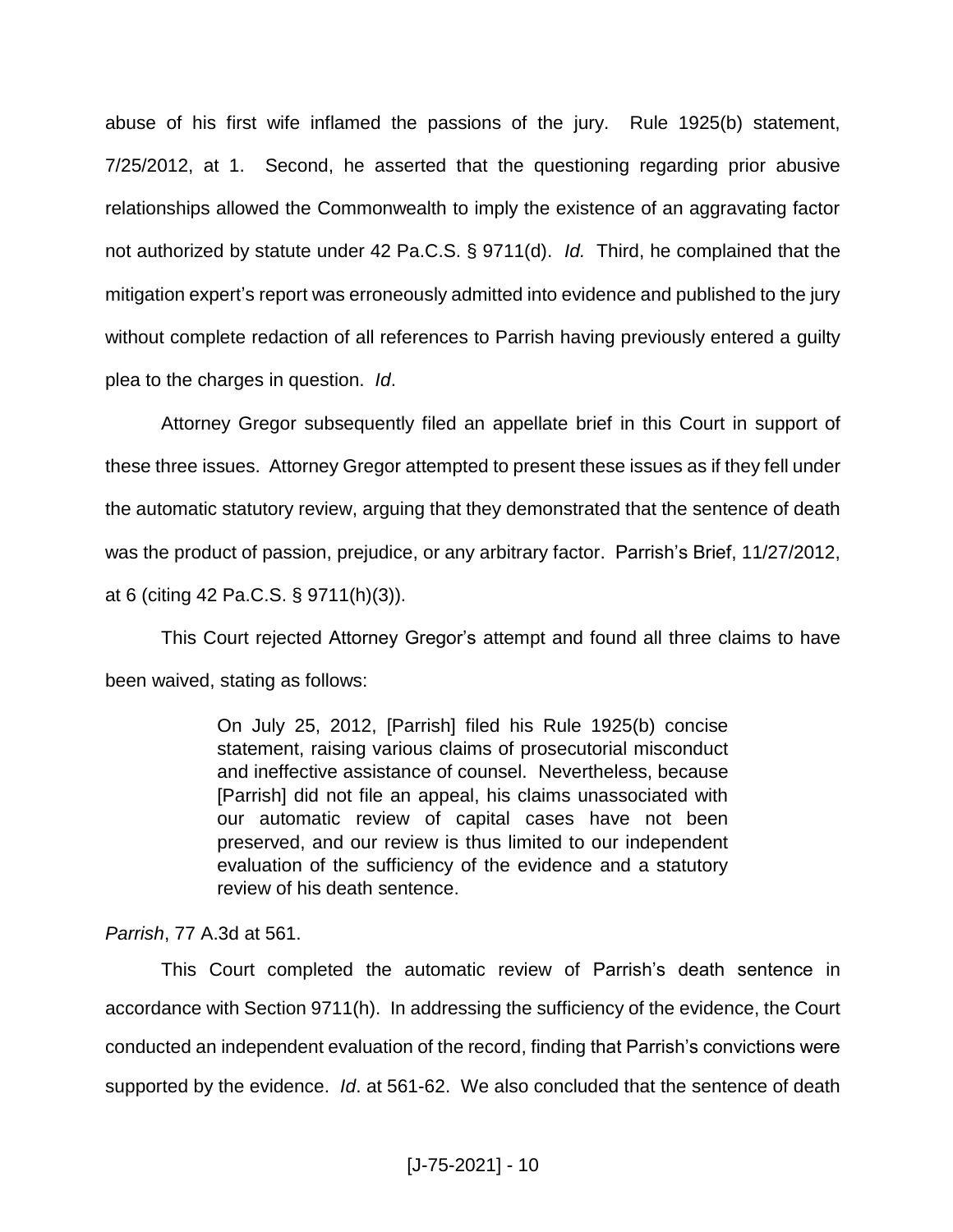was not the product of passion, prejudice or any arbitrary factor, and that the evidence was sufficient to enable the jury to find the existence of both aggravating circumstances beyond a reasonable doubt. *Id*. at 562. Parrish petitioned for writ of certiorari to the United States Supreme Court, which was denied. *Parrish v. Pennsylvania*, 572 U.S. 1123 (2014).

On August 29, 2014, Parrish filed a timely pro se PCRA petition. On November 14, 2014, the PCRA court appointed Attorney Robert A. Saurman, Esq. (hereinafter "initial PCRA counsel") as counsel. On February 17, 2015, an amended counseled PCRA petition was filed, in which Parrish asserted numerous allegations of ineffectiveness of trial counsel, none of which involved the failure of trial counsel to file a notice of appeal. Separately, on April 20, 2015, Parrish filed a petition for writ of habeas corpus in federal court and a motion to stay the federal habeas proceedings to allow counsel to exhaust the habeas claims in state court. *Parrish v. Wetzel*, 2015 WL 3441965, at \*2 (M.D. Pa. May 28, 2015). The United States District Court for the Middle District of Pennsylvania determined that a stay was not available because Parrish did not show good cause for failing to exhaust his habeas claims first in state court. *Id*. at \*3. It dismissed his petition for writ of habeas corpus without prejudice. *Id*. at \*4.

The PCRA court scheduled a PCRA evidentiary hearing for July 27, 2015. On the date of this hearing, initial PCRA counsel filed a second amended PCRA petition. The second amended PCRA petition attached and attempted to incorporate by reference the claims in Parrish's petition for writ of habeas corpus filed in federal court, including, for the first time in state court, a claim that both trial counsel were ineffective for failing to file a notice of appeal. Second Amended PCRA Petition, 7/27/2015, at 3. The PCRA court dismissed this attempt to incorporate the federal habeas pleading by reference, and instead instructed initial PCRA counsel to raise the issues from the federal habeas pleading in a third amended PCRA petition. N.T., 7/27/2015, at 184.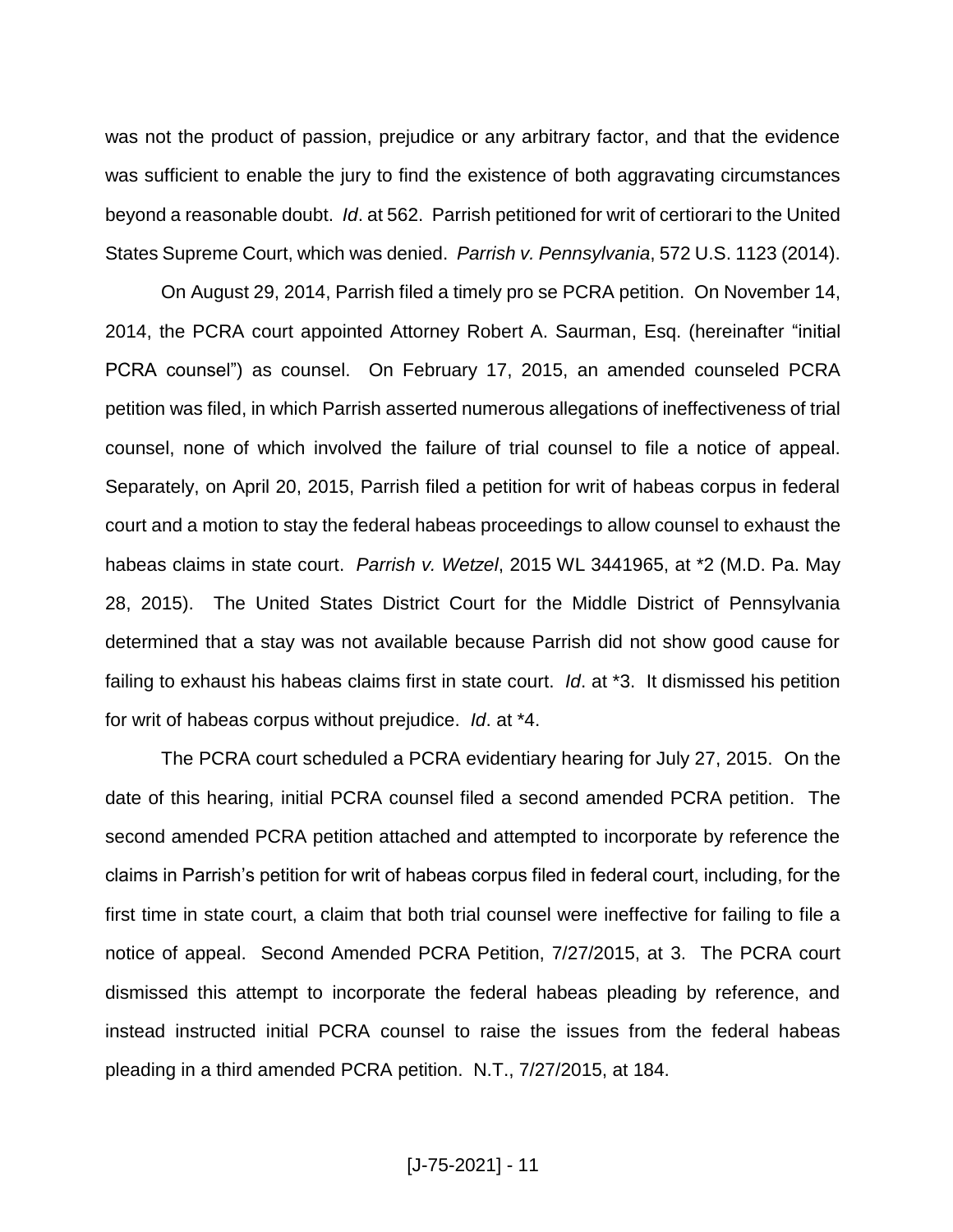At the PCRA evidentiary hearing on July 27, 2015, initial PCRA counsel made only superficial inquiries of both trial counsel regarding their failure to file a notice of appeal. Attorney Niemoczynski indicated that Attorney Gregor "was responsible for the appeal[,]" and that, to his knowledge, there was no determination by the Public Defender's Office not to pursue an appeal. *Id.* at 100-01. Initial PCRA counsel likewise posed only a few questions to Attorney Gregor regarding the direct appeal. *Id*. at 160. Attorney Gregor indicated that an appeal is automatic. *Id*. at 160-61. In response to follow-up questions, Attorney Gregor continued to focus on the procedure of the automatic review and suggested that no separate notice of appeal needed to be filed to preserve claims for appellate review, stating:

> As I recall, there were no post-sentence motions filed. The immediate appeal to the Supreme Court for some reason didn't quite procedurally happen, as I recall, the way it was supposed to happen, and that was – it was a matter of correcting it on the record to make sure it had gone up.

> For some reason, I think the case didn't go up directly to the Supreme Court. There was a holdup, I believe, in our clerk of courts office for some momentary reason. And I recall reading the rule again, and I believe I contacted the clerk's office and said, "We need to get this – this has to go up. We can't just sit here until somebody files it."

> In other words, as I recall, somebody usually files a notice of appeal, and they wait for that to happen before they will send it up. I believe in death penalty cases, if I recall, it's supposed to go up automatically, and it was laying there and not going up.

*Id*. at 161. Initial PCRA counsel did not ask any further questions regarding trial counsel's failure to file a notice of appeal or present evidence to demonstrate that Parrish had requested that a notice of appeal be filed. He also did not ask either trial counsel any questions regarding whether they had consulted with Parrish about filing a notice of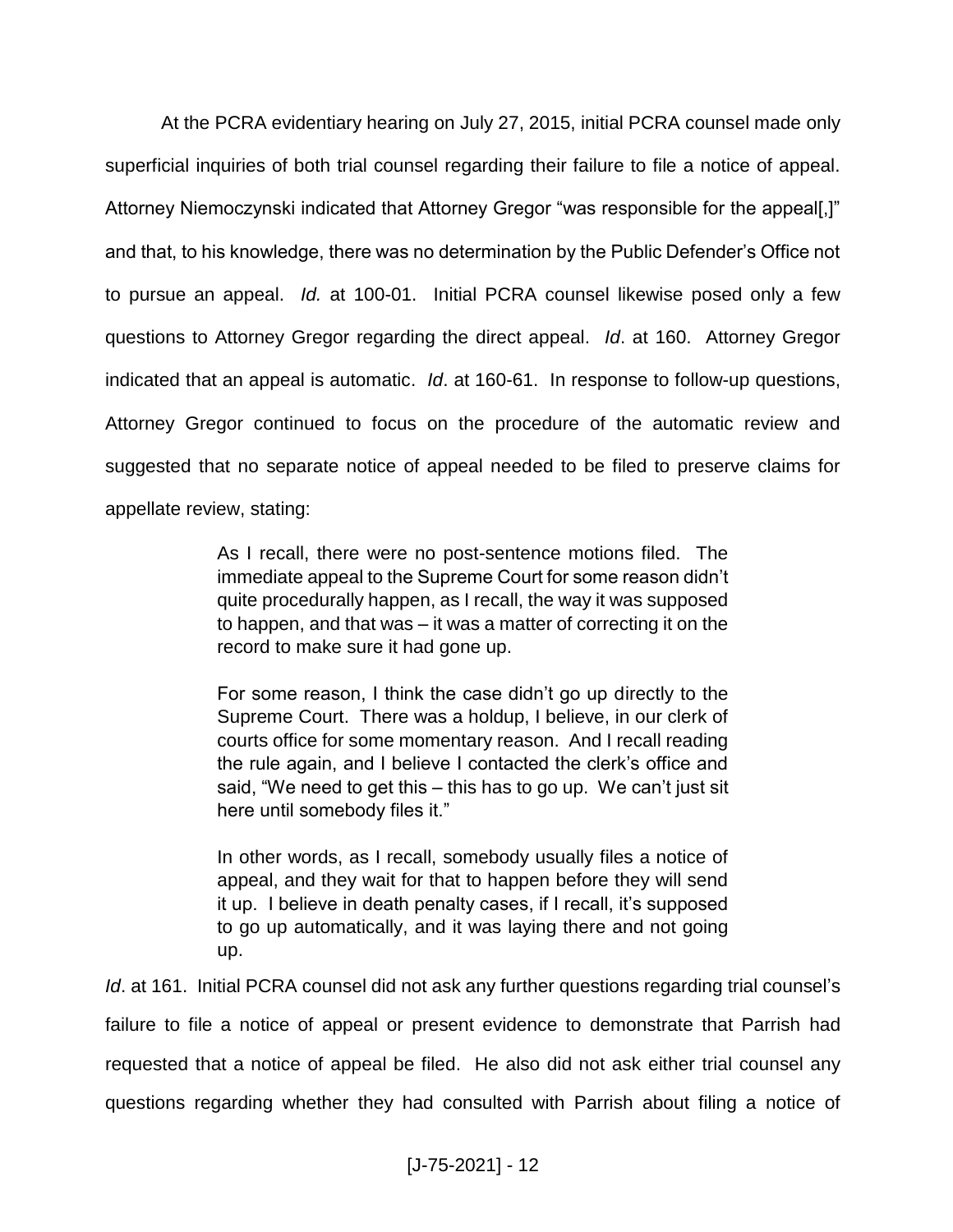appeal. The PCRA court then continued the evidentiary hearing until November 3, 2015. *Id*. at 185.

Prior to the resumption of the hearing, on September 21, 2015, initial PCRA counsel filed a third amended PCRA petition on Parrish's behalf, presenting many of the claims set forth in the federal habeas petition. He alleged that trial counsel's performances were deficient for failing to file a notice of appeal, and he contended that numerous meritorious issues that had been preserved for direct appeal were waived when trial counsel failed to file a notice of appeal. Third Amended PCRA Petition, 9/21/2015, ¶ 487. Initial PCRA counsel asserted that Parrish was "constructively denied counsel on appeal," and argued that prejudice should be presumed. *Id*. ¶ 488 (citing *United States v. Cronic*, 466 U.S. 648, 654 (1984)). Alternatively, initial PCRA counsel asserted that prejudice was proven from trial counsel's deficient performances in failing to meaningfully consult with Parrish during the appeal regarding his appellate rights. *Id*. ¶¶ 489-490. He alleged that if trial counsel had consulted with Parrish, Parrish would have instructed that he wished for a notice of appeal to be filed. *Id*. *¶¶* 492-493. Finally, he requested restoration of his appellate rights and permission to file a direct appeal from his conviction nunc pro tunc. *Id*. ¶¶ 493, 497.

At the continued PCRA evidentiary hearing, initial PCRA counsel did not present any evidence to support these claims relating to the failure to file a notice of appeal. Initial PCRA counsel did not recall trial counsel to testify about their communications with Parrish regarding his appellate rights, including whether they consulted with Parrish regarding the advantages and disadvantages of filing a notice of appeal and/or whether they made a reasonable effort to discern Parrish's wishes. Parrish was likewise not asked any questions regarding whether trial counsel consulted with him regarding whether he wanted a notice of appeal to be filed or what his response would have been if he had been so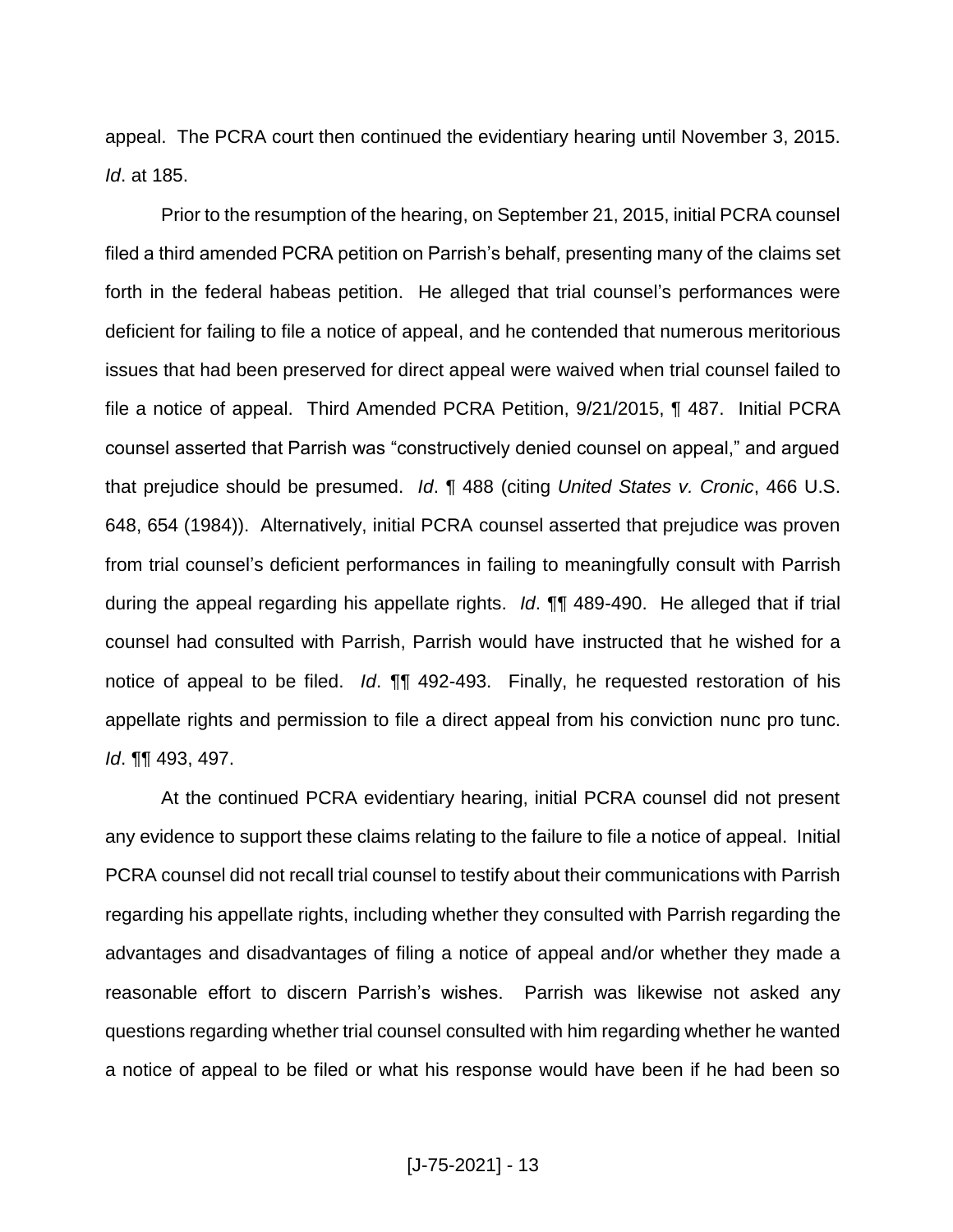consulted. In sum, initial PCRA counsel did not present any evidence to support Parrish's claims that trial counsel were ineffective for failing to consult with him regarding the filing of a notice of appeal.

Following the evidentiary hearing, initial PCRA counsel filed a brief in which he asserted (without citation to any evidence of record) the ineffectiveness of trial counsel for failing to file a notice of appeal. In this regard, initial PCRA counsel premised his arguments solely on trial counsel's unjustified failure to file a **requested** direct appeal, though he did not contend (or cite to any evidence of record) that Parrish had in fact requested that a notice of appeal be filed. Parrish's Brief, 2/5/2016, at unnumbered page 12. He further argued, again without any evidentiary support, that trial counsel "did not work with Parrish in preparing an appeal" and "failed to file a full and comprehensive appeal." *Id*. He asserted that it was "readily evident that counsel was ineffective for the manner in which they handled Parrish's appeal[.]" *Id.*

The PCRA court issued an opinion and order denying relief on all claims. PCRA Court Order, 7/14/2016, at 1. With respect to Parrish's assertion that trial counsel were ineffective for failing to file a direct appeal, the PCRA court viewed the claim solely as a failure to file a **requested** appeal claim, consistent with initial PCRA counsel's brief. The court observed that Parrish had the burden of proving that he requested an appeal and that counsel disregarded his request, and found that Parrish did not meet that burden. PCRA Court Opinion, 7/14/2016, at 15-16. The PCRA court observed that the trial court had informed Parrish of his post-sentencing rights, and that, based on the letter Parrish's trial counsel submitted at the sentencing hearing,<sup>7</sup> Parrish was aware of his right to appeal and was able to contact his attorneys. *Id*.

 $7$  As cited above, the letter stated that, "in the event that an appeal is filed on my behalf concerning my sentence without my written and verbal consent, I would like it to be known that the appeal should be considered unauthorized and I ask that it be made null and void.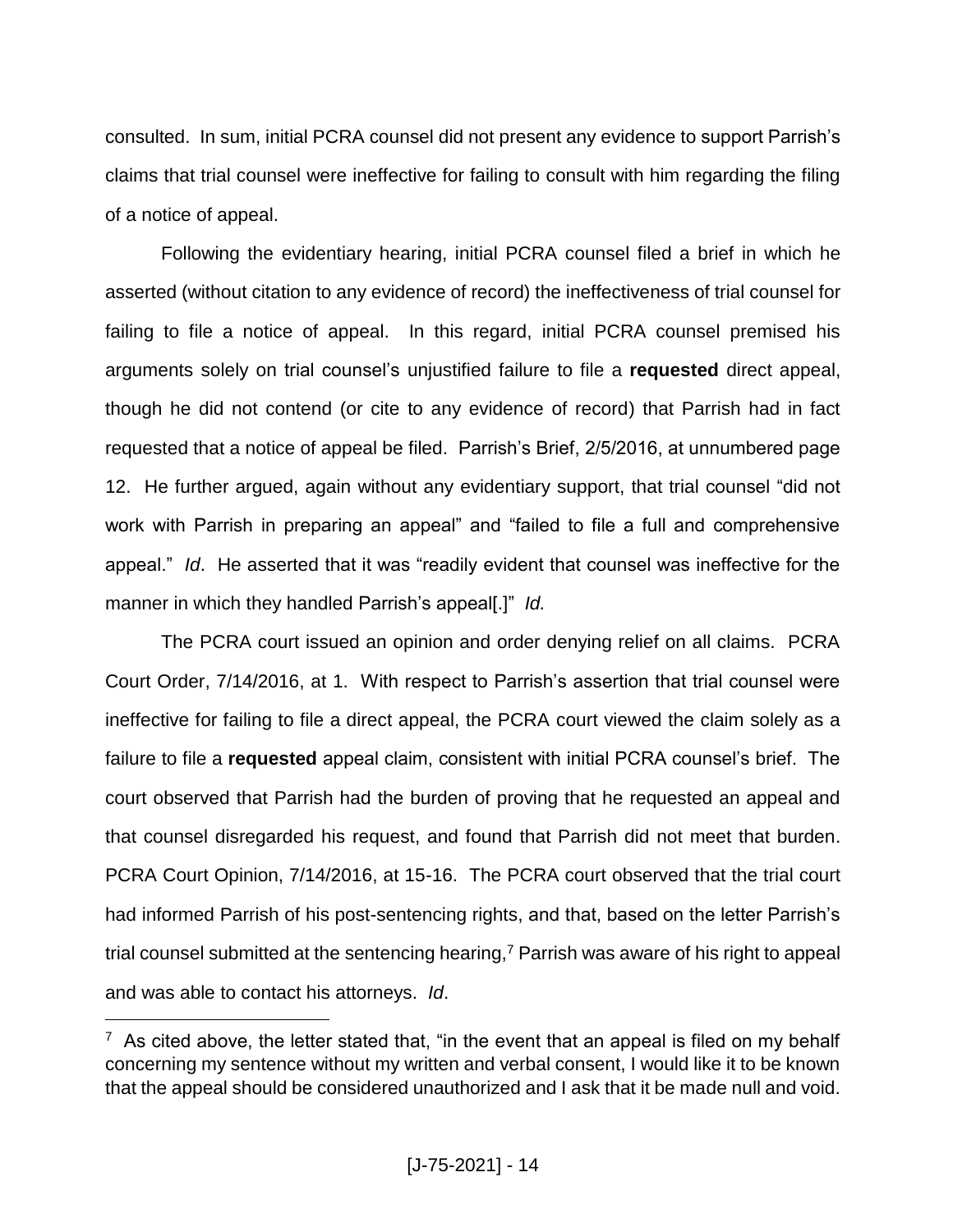Initial PCRA counsel filed a notice of appeal with this Court and a Pa.R.A.P. 1925(b) statement raising trial counsel's ineffectiveness in very general terms. In view of the unspecific claims asserted in the Rule 1925(b) statement, we retained jurisdiction and remanded for the appointment of new counsel and directed the filing of supplemental briefing to address the consequences of the filing of the vague Rule 1925(b) statement. *Parrish*, 224 A.3d at 690. On remand, the PCRA court appointed Attorney Robert Patterson, Esq. ("present PCRA counsel"). Following supplemental briefing, this Court concluded that initial PCRA counsel's performance (in filing a vague Rule 1925(b) statement) was so deficient that it "completely forfeited [Parrish's] right to appellate review of all of his collateral claims," and "constitute[d] ineffective assistance of counsel per se." *Parrish*, 224 A.3d at 701-02. We remanded the matter for the preparation of a new Rule 1925(b) statement nunc pro tunc, with instructions to the PCRA court to then file a new Rule 1925(a) opinion in response. *Id*. at 701.

On July 6, 2020, present PCRA counsel filed a Corrected Rule 1925(b) Statement ("Corrected 1925(b) Statement") raising nineteen issues, including ineffectiveness claims relating to the failure to file a notice of appeal. $8$  In this regard, present PCRA counsel

- violation of his right to conflict-free counsel;
- trial counsel failed to investigate and present evidence at trial;
- the prosecution withheld material exculpatory evidence;
- trial and appellate counsel were ineffective for failing to preserve and raise challenges to defective jury instructions;
- trial and appellate counsel were ineffective for failing to object to irrelevant, highly prejudicial evidence;

I do not give anyone authorization to file any appeals or motions on my behalf." N.T., 5/15/2012, at 12 (admitting defense Exhibit 1, Parrish letter to Judge Worthington, 5/15/2012, at 1).

<sup>8</sup> Other claims include: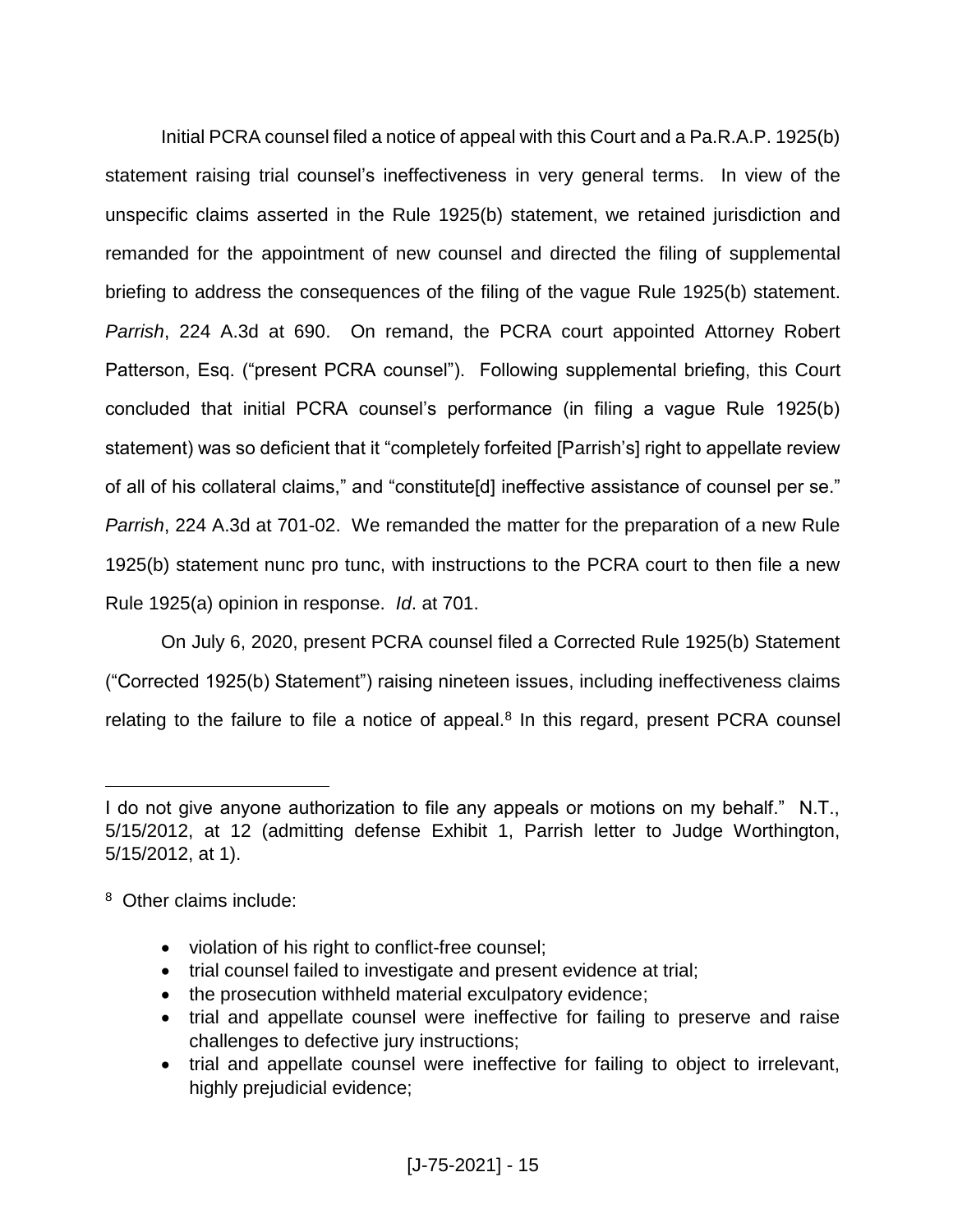asserted, for the first time, the layered claim that initial PCRA counsel was ineffective for failing to present any evidence in support of the failure to consult claim.<sup>9</sup>

- penalty phase counsel was ineffective for failing to investigate, develop and present mitigating evidence;
- trial counsel were ineffective for failing to advise Parrish regarding his right against self-incrimination and failing to object to the admission of his statements obtained in violation of his right against self-incrimination;
- penalty phase counsel was ineffective for failing to object to inaccurate penaltyphase instructions;
- trial counsel were ineffective for failing to seek a change of venue or venire;
- trial counsel were ineffective for failing to object to prosecutorial misconduct; and
- penalty phase counsel was ineffective for failing to object to unconstitutional victim impact evidence.

Parrish's Brief at ii-iv.

l

<sup>9</sup> The Dissenting Justice writes that the "failure-to-consult PCRA counsel ineffectiveness claim remanded by the Majority is not included in Parrish's Corrected 1925(b) statement." Dissenting Op. at 5. In its view, by framing this issue in terms of trial counsel's failure to file a notice of appeal, Parrish was limiting his claim to one of failure to file a **requested** appeal, and Parrish thus waived his arguments regarding the inadequacy of consultation. This position overlooks that a failure to consult argument, at base, must assert that counsel failed to file an appeal that would have been requested. *See Flores-Ortega*, 528 U.S. at 473 (framing issue as "ineffective assistance of counsel claim, based on counsel's failure to file a notice of appeal without respondent's consent."). Parrish's framing of the issue in paragraph seventeen adequately encompasses the present claim. Each error identified in a Rule 1925(b) statement "will be deemed to include every subsidiary issue that was raised in the trial court[.]"  $Pa.R.A.P. 1925(b)(4)(v)$ .

Parrish's assertion that trial counsel failed to file an appeal was supplemented by his assertion in paragraph 17 of his 1925(b) statement referencing PCRA counsel's ineffectiveness for failing to develop the evidence and law to support nunc pro tunc reinstatement of appellate rights and his citation to Count XVII of the third amended PCRA Petition, wherein he argued that counsel failed to consult with him regarding an appeal which he would have requested if consulted. Rule 1925(b)(4) allows an appellant to cite to the record to identify where the basis for the challenge may be found. Pa.R.A.P. 1925 (b)(4), Note.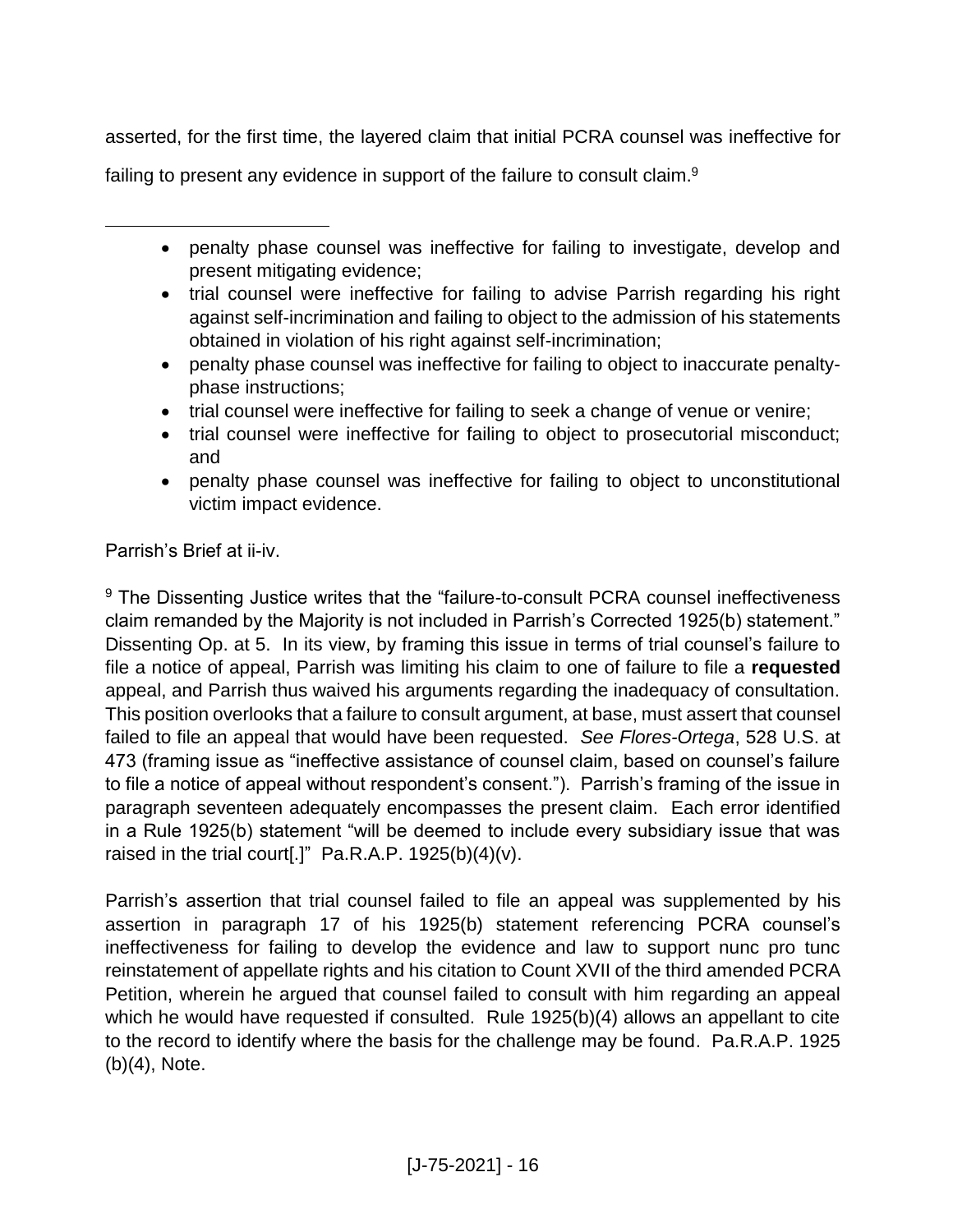On September 22, 2020, the PCRA court issued an opinion and order denying Parrish any relief. PCRA Court Opinion, 9/22/2020, at 2. The PCRA court observed that it had previously disposed of seven of the issues on the merits, including the failure to file a **requested** direct appeal. *Id*. It further stated that the twelve issues it had not addressed were "without merit." *Id.* The PCRA court did not address Parrish's failure to consult issue, which, as noted above, was raised superficially in the third amended PCRA petition, but initial PCRA counsel did not present evidence to support the claim and did not develop the claim beyond the initial assertions in the third amended PCRA petition.

## **Arguments of the Parties**

l

In this appeal from the PCRA court's order, Parrish alleges, inter alia, that initial PCRA counsel was ineffective for failing to present readily-available evidence to prove that trial counsel failed to meaningfully consult with him regarding his right to appeal. Parrish's Brief at 44-48. He points out that initial PCRA counsel raised this claim in the third amended PCRA petition by averring that there was a lack of consultation, but then confused the record and the legal requirements for presenting a failure to consult claim and failed to present any evidence or legal argument to substantiate this claim. *Id*. at 46- 47. Parrish insists that on remand, he would demonstrate that trial counsel's postsentence communications were limited to mailing him documents that had already been filed with the courts, with little or no explanation of their legal significance, the status of proceedings, or his appeal options. *Id*. at 47-48. He further avers that in response to receiving a copy of the Rule 1925(b) statement filed on direct appeal, Parrish wrote to trial counsel requesting further explanation of the appeal process. *Id*. at 48. Parrish asserts that if he had been adequately consulted, he would have expressed his wish to appeal his

In consideration of the fact that an assertion that counsel deficiently failed to file an appeal encompasses arguments regarding deficient consultation, and in light of the entirety of paragraph seventeen, Parrish has properly presented this issue for review.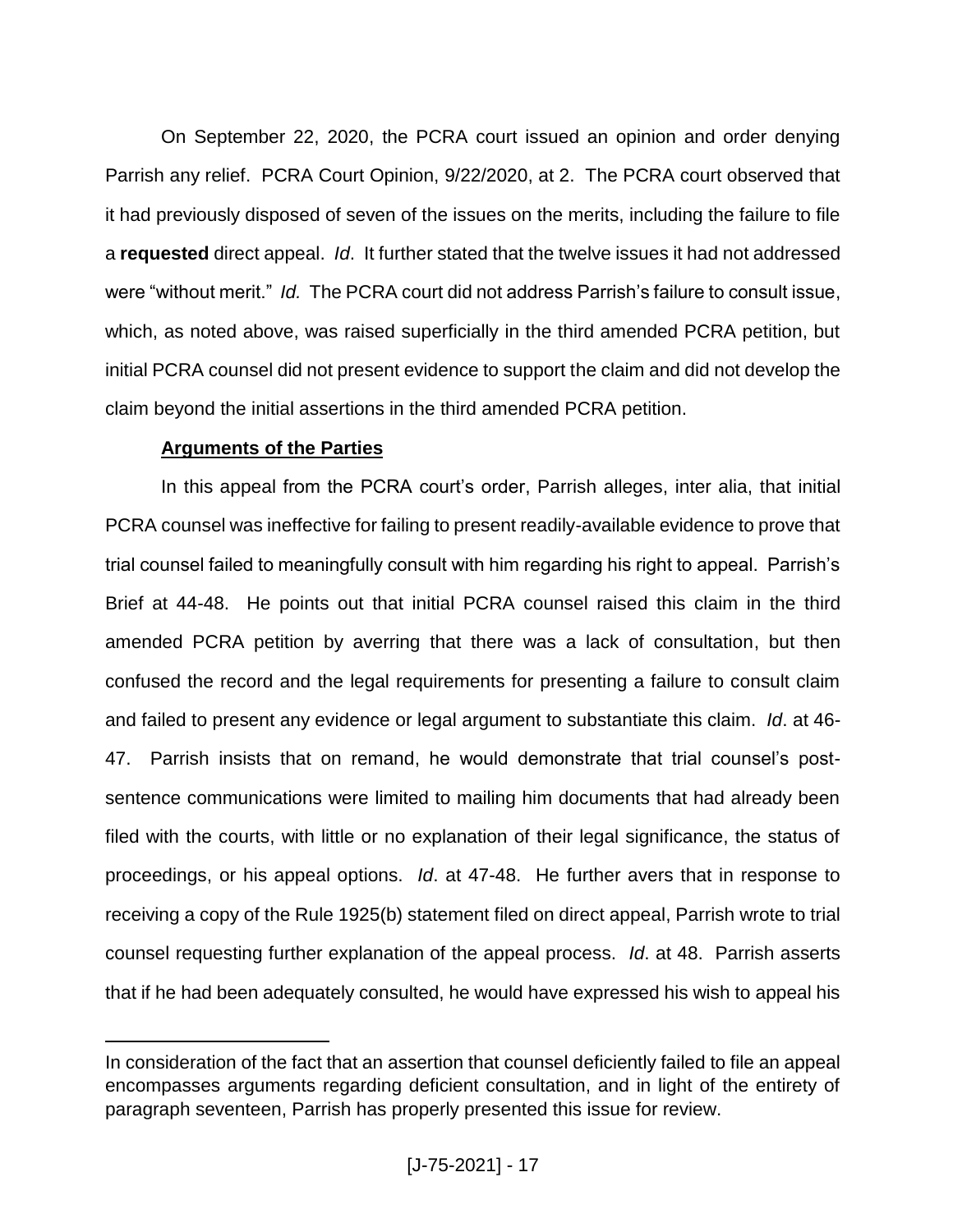conviction and sentences. *Id*. at 46. Because initial PCRA counsel failed to introduce this letter and other evidence corroborating trial counsel's failure to adequately consult Parrish regarding the appeal process, he seeks a remand for a new evidentiary hearing to present evidence demonstrating that trial counsel failed to adequately and effectively consult with him. *Id*. at 48.

In its brief, the Commonwealth states that Parrish cannot raise new claims aimed at the representation of initial PCRA counsel for the first time on appeal. Commonwealth's Brief at 8. As to Parrish's arguments regarding trial counsel's deficient stewardship on appeal, the Commonwealth asserts that "Parrish does not highlight any available issue that he submits appellate counsel failed to raise on appeal or the potential for relief upon such claim." *Id.* at 23. The Commonwealth takes the position that the failure to identify issues that would have been raised on direct appeal is fatal to Parrish's claim. *Id*.

## **Analysis**

l

## **1. Raising an Ineffectiveness Claim on Appeal**

Initially, we address the Commonwealth's assertions that Parrish improperly raised the ineffectiveness of initial PCRA counsel for the first time in his Corrected Rule 1925(b) Statement. Commonwealth's Brief at 8. The Commonwealth correctly observes that previously claims of PCRA counsel's ineffectiveness could not be raised for the first time after a notice of appeal has been filed from the underlying PCRA matter. *See, e.g.*, *Commonwealth v. Ford*, 44 A.3d 1190, 1201 (Pa. Super. 2012) (holding that petitioner was not permitted to raise ineffectiveness of initial PCRA counsel for the first time in a 1925(b) statement).<sup>10</sup>

<sup>&</sup>lt;sup>10</sup> Likewise, when the PCRA court addressed the Corrected Rule 1925(b) Statement, we had not established a mechanism to address the ineffective assistance of post-conviction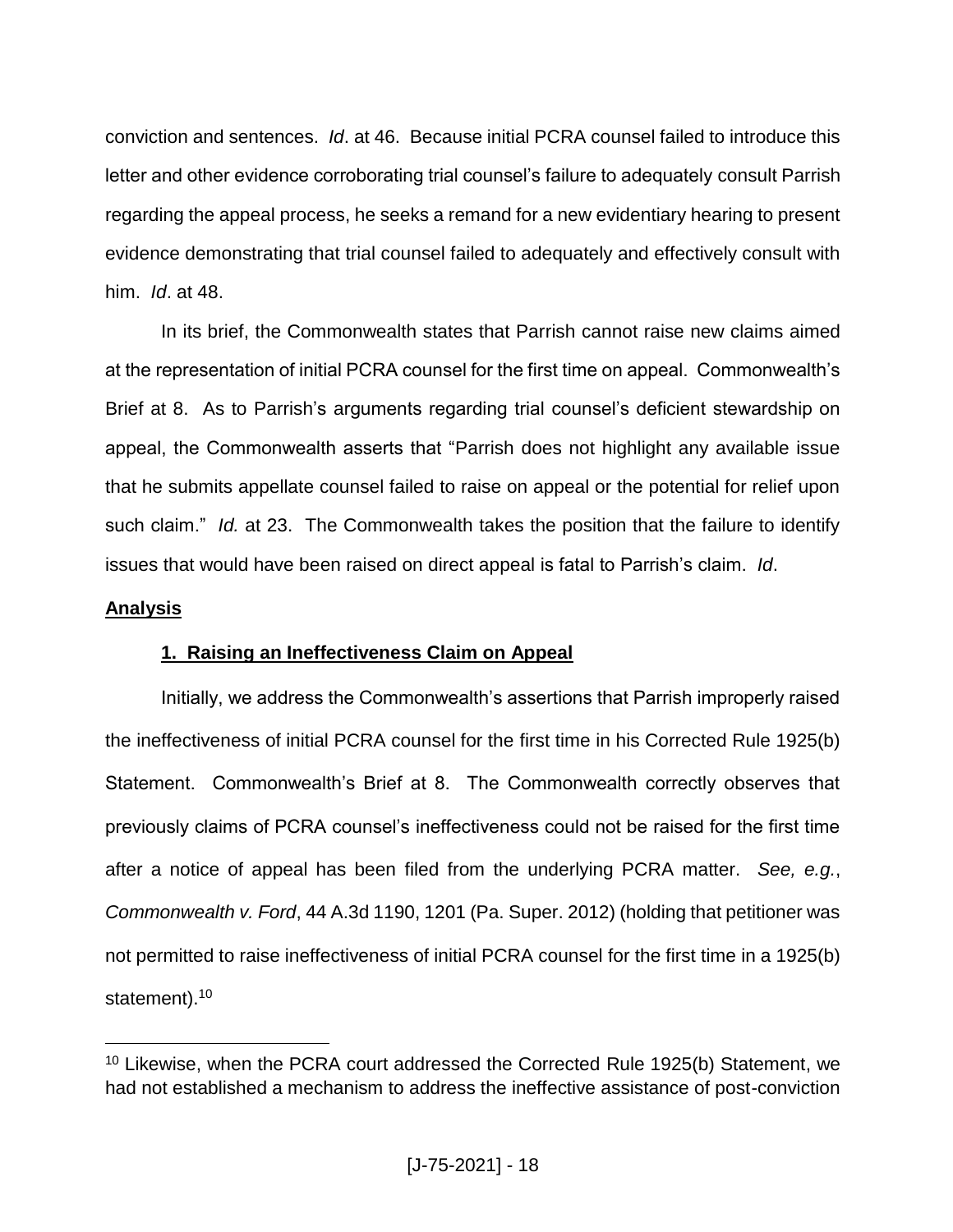Recently, this Court rejected that principle in favor of "allowing a PCRA petitioner to raise claims of ineffective PCRA counsel at the first opportunity to do so, even if on appeal." *Commonwealth v. Bradley*, 261 A.3d 381, 405 (Pa. 2021). We recognized that the structure of appeal and collateral review "places great importance on the competency of initial PCRA counsel[,]" and reasoned that "it is essential that a petitioner possess a meaningful method by which to realize his right to effective PCRA counsel." *Id*. at 401. We stated that "this approach best recognizes a petitioner's right to effective PCRA counsel while advancing equally legitimate concerns that criminal matters be efficiently and timely concluded." *Id*. at 405. We further explained:

> In some instances, the record before the appellate court will be sufficient to allow for disposition of any newly-raised ineffectiveness claims. [*Commonwealth v.] Holmes*, 79 A.3d [562, 577 (Pa. 2013)]. However, in other cases, the appellate court may need to remand to the PCRA court for further development of the record and for the PCRA court to consider such claims as an initial matter. Consistent with our prior case law, to advance a request for remand, a petition would be required to provide more than mere 'boilerplate assertions of PCRA counsel's ineffectiveness,' [*Commonwealth v.*] *Hall,* 872 A.2d [1177, 1182 (Pa. 2005)]; however, where there are 'material facts at issue concerning [claims challenging counsel's stewardship] and relief is not plainly unavailable as a matter of law, the remand should be afforded,' [*Commonwealth v.*] *Grant*, 813 A.2d [726, 740 n.2 (Pa. 2002)](Saylor, J., concurring).

counsel, and thus the PCRA court did not address the substance of the new claim. Instead, the PCRA court noted that present PCRA counsel recognized that the specific claims were "not properly before this [c]ourt," but that with the pendency of a case addressing the potential establishment of such a mechanism in this Court, *see generally*, *Commonwealth v. Bradley*, 261 A.3d 381 (Pa. 2021), "he raises same to preserve the issue on appeal." PCRA Court Opinion, 9/22/2020, at 4 n.13 (citing Corrected 1925(b) Statement, ¶ 1 n.1).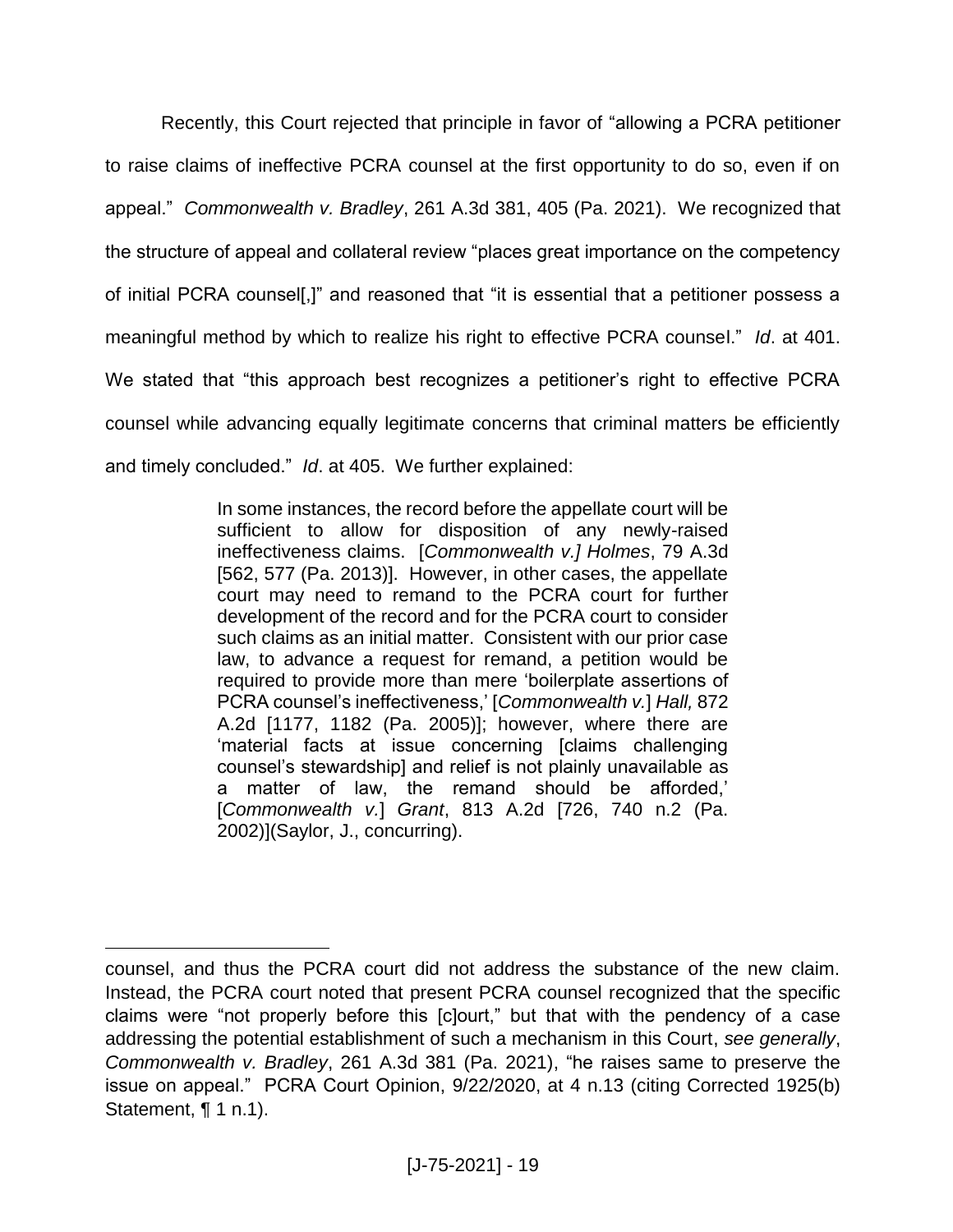*Id*. at 402. We also stated that Rule 302(a), which provides that "[i]ssues not raised in the trial court are waived and cannot be raised for the first time on appeal[,]" Pa.R.A.P. 302(a), "does not pertain to these scenarios." *Id*. at 405.

Parrish adequately raised and preserved his layered claim of the ineffective assistance of trial and initial PCRA counsel by raising it at the first opportunity to do so, specifically in his Corrected 1925(b) Statement and in his brief filed with this Court in this appeal. In both his Corrected Rule 1925(b) Statement and his brief, he observed that he has the right to effective PCRA counsel, enforceable on PCRA appeal. Corrected 1925(b) Statement, 7/6/2020, ¶ 1 n.1; Parrish's Brief at 29. He cited the well-established principle that the right to counsel includes the right to effective assistance of counsel, and therefore, the rule-based right to post-conviction counsel includes the right to the effective assistance of post-conviction counsel. Corrected 1925(b) Statement, 7/6/2020, ¶ 1 n.1; (citing *Commonwealth v. Albrecht*, 720 A.2d 693, 700 (Pa. 1998) (finding that Rule 1504 of the Pennsylvania Rules of Criminal Procedure "requires an enforceable right to effective postconviction counsel")); Parrish's Brief at 29 (same).

Parrish then raised the claim we now address. He asserted that initial "PCRA counsel was ineffective for failing to present all available evidence and law in support of Mr. Parrish's right to reinstatement of his direct appeal rights nunc pro tunc." Corrected 1925(b) Statement, 7/6/2020, ¶ 17. In his brief filed with this Court, present PCRA counsel asserted that initial PCRA counsel "confused the trial record and legal contours of the claim" and mistakenly presented a failure to file a requested appeal claim, when he should have presented a failure to consult claim. Parrish's Brief at 46-47.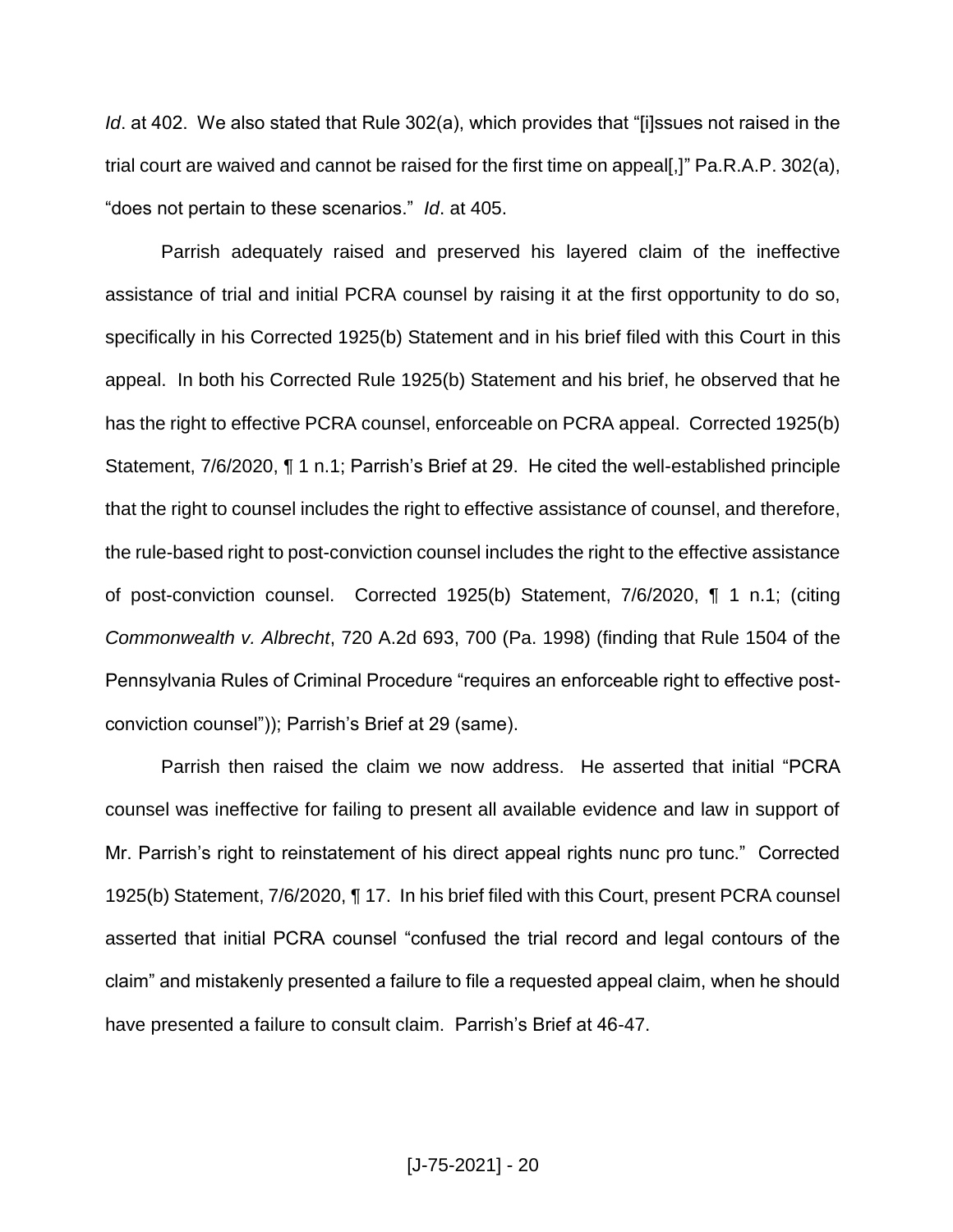In *Bradley,* we expressly stated that the previous requirements were untenable and therefore do not apply and that a PCRA petitioner may raise claims of ineffective PCRA counsel at the first opportunity to do so, "even if on appeal." *Bradley*, 261 A.3d at 405. In so holding, we recognized that traditional issue preservation principles do not apply where they would make it impossible for a petitioner to timely raise a claim of initial PCRA counsel's ineffectiveness. *Id.* at 404-05 (citing *Commonwealth v. Ligons*, 971 A.2d 1125, 1139 (Pa. 2009) (plurality)). For instance, in this case, to hold Parrish to traditional issue preservation principles would mean that he was required to raise initial PCRA counsel's ineffectiveness before the PCRA court even issued its 1925(a) opinion which conclusively found that Parrish was not entitled to relief. Moreover, under traditional issue preservation principles, Parrish would have been required to raise initial PCRA counsel's ineffectiveness while he was still represented by initial PCRA counsel, since Parrish did not obtain present PCRA counsel until a notice of appeal was filed. *Id.* at 405 (citing *Commonwealth v. Shaw*, 247 A.3d 1008, 1015-16 (Pa. 2021) (noting the general rule against counsel challenging their own performance)). In *Bradley*, we stated that "it would be unreasonable to penalize a PCRA petitioner" by imposing such a requirement. *Id.* at 404; *see also Shaw*, 247 A.3d at 1015 (stating that it would be "unreasonable to apply issue preservation requirements to penalize a post-conviction petitioner because his attorney didn't recognize and raise a claim of his own ineffectiveness contemporaneously with the lawyer's own misstep"). For these reasons, we conclude that Parrish raised this claim at the first opportunity to do so, and that, pursuant to *Bradley*, it has not been waived.

### 2. **Remand on the Failure to Consult Claim**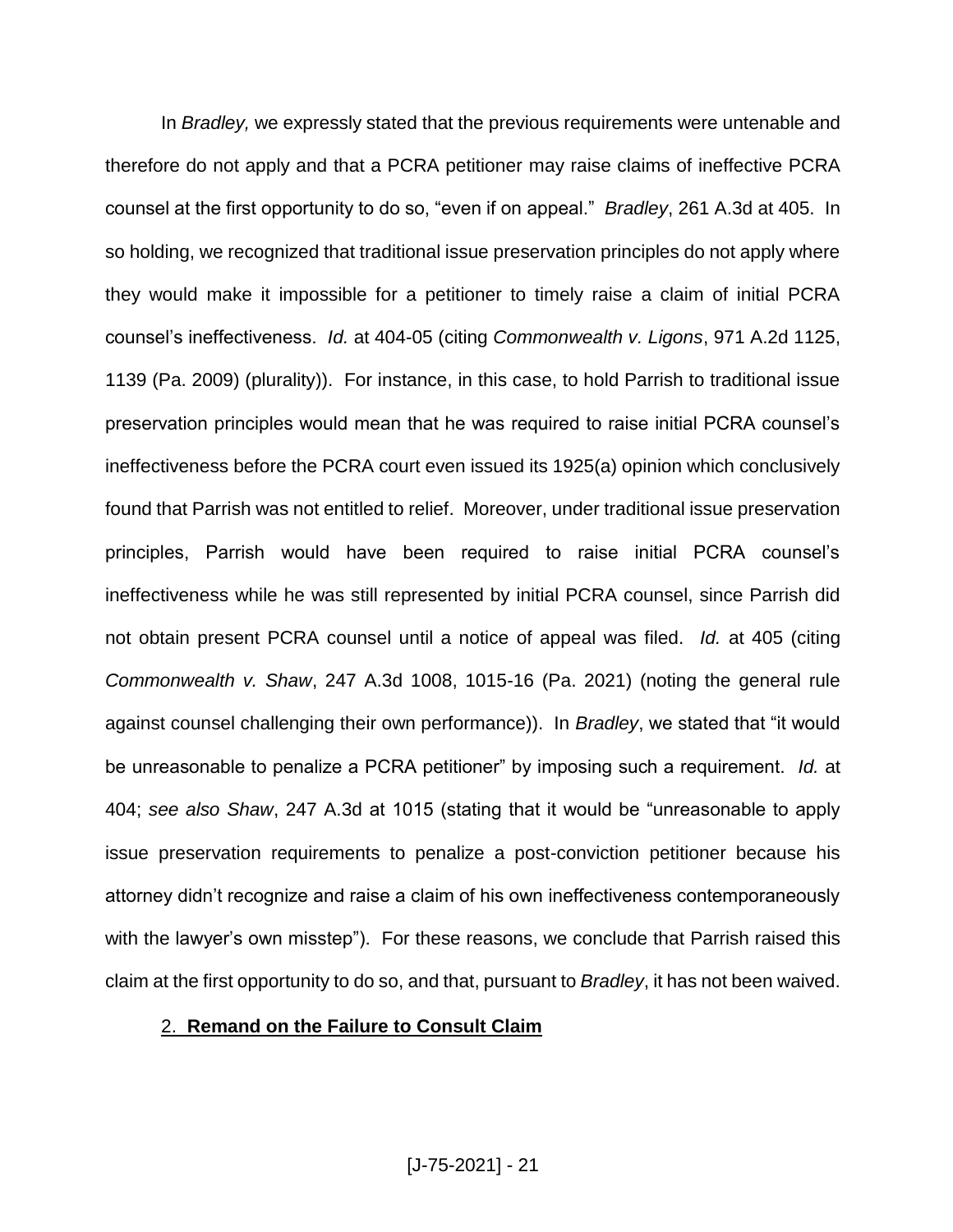In contrast to the argument advanced before the PCRA court by initial PCRA counsel, Parrish (through present PCRA counsel) does not claim that he actually requested his trial counsel to file a notice of appeal on his behalf. Instead, he now avers that trial counsel did not consult with him regarding his appellate rights, which the United States Supreme Court held in *Roe v*. *Flores-Ortega*, 528 U.S. 470 (2000) may be constitutionally required in some circumstances. *Id.* at 480. As such, Parrish's ineffectiveness claim<sup>11</sup> is that trial counsel failed to consult with him to advise him with respect to his appellate rights, and that initial PCRA counsel failed to present available evidence to prove that counsel failed to consult with him and that, if he had been consulted, he would have instructed trial counsel to file a notice of appeal.

In *Flores-Ortega,* the High Court first reviewed the law relating to ineffective

assistance of counsel for the failure to file a requested appeal:

l

We have long held that a lawyer who disregards specific instructions from the defendant to file a notice of appeal acts in a manner that is professionally unreasonable. *See Rodriquez v. United States*, 395 U.S. 327, 89 S.Ct. 1715, 23 L.Ed.2d 340 (1969); *cf. Peguero v. United States,* 526 U.S. 23, 28, 119 S.Ct. 961, 143 L.Ed.2d 18 (1999) ("[W]hen counsel fails to file a requested appeal, a defendant is entitled to [a new] appeal without showing that his appeal would likely have had merit"). This is so because a defendant who instructs counsel to initiate an appeal reasonably relies upon counsel to file the necessary

<sup>&</sup>lt;sup>11</sup> It is well-established that to succeed on a claim asserting the of ineffective assistance of counsel, the petitioner must plead and prove, by a preponderance of the evidence, three elements: (1) the underlying claim has arguable merit; (2) counsel had no reasonable basis for his or her action or inaction; and (3) the petitioner suffered prejudice as a result of counsel's action or inaction. *Commonwealth v. Pierce*, 527 A.2d 973, 975-76 (Pa. 1987). If a petitioner fails to satisfy any of the three prongs of the ineffectiveness inquiry, his claim fails. *Commonwealth v. Brown*, 196 A.3d 130, 150-51 (Pa. 2018). Where a petitioner alleges multiple layers of ineffectiveness, he is required to plead and prove, by a preponderance of the evidence, each of the three prongs of ineffectiveness relevant to each layer of representation. *Commonwealth v. McGill*, 832 A.2d 1014, 1022-23 (Pa. 2003).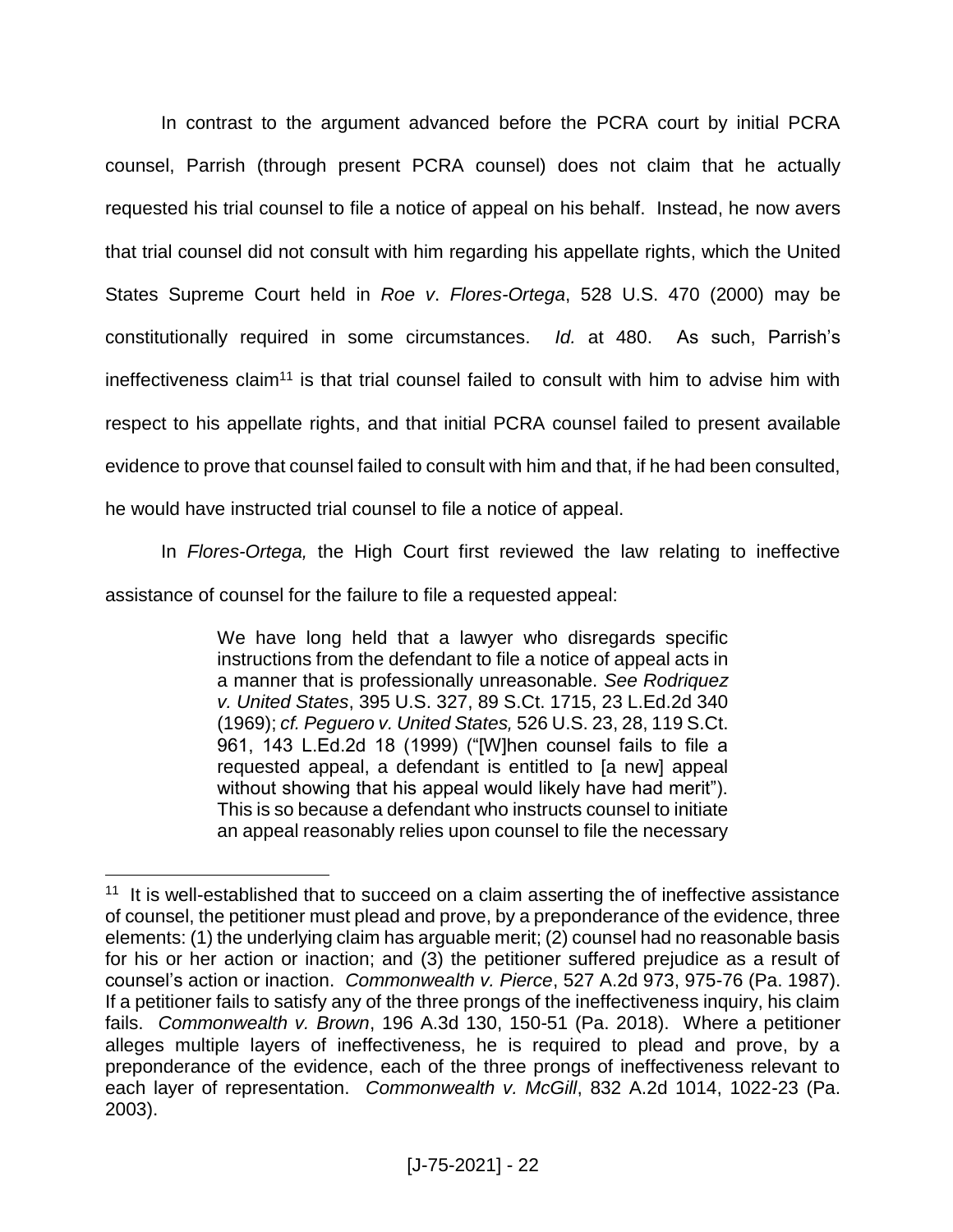notice. Counsel's failure to do so cannot be considered a strategic decision; filing a notice of appeal is a purely ministerial task, and the failure to file reflects inattention to the defendant's wishes. At the other end of the spectrum, a defendant who explicitly tells his attorney not to file an appeal plainly cannot later complain that, by following his instructions, his counsel performed deficiently. *See Jones v. Barnes*, 463 U.S. 745, 751, 103 S.Ct. 3308, 77 L.Ed.2d 987 (1983) (accused has ultimate authority to make fundamental decision whether to take an appeal).

*Flores-Ortega*, 528 U.S. at 470. As indicated, a showing that counsel failed to file a requested appeal is ineffectiveness per se, and prejudice is presumed without the need for proof because the circumstances are "so likely to prejudice the accused that the cost of litigating their effect in a particular case is unjustified." *United States v. Cronic*, 466 U.S. 648, 658 (1984).

The Court in *Flores-Ortega* faced a circumstance in which the defendant had not instructed his counsel to file an appeal, but also, had not instructed his counsel not to file an appeal. The Court thus acknowledged that the case "lies between th[e] poles" of cases in which the defendant instructed counsel (one way or the other) with respect to the filing of an appeal, and thus the appropriate question is whether counsel is "deficient for not filing a notice of appeal when the defendant has not clearly conveyed his wishes one way or the other?" *Flores-Ortega*, 528 U.S. at 477.

The Court identified the requisite antecedent question, namely, "whether counsel in fact **consulted** with the defendant about an appeal." *Id.* at 478 (emphasis added).

> In those cases where the defendant neither instructs counsel to file an appeal nor asks that an appeal not be taken, we believe the question whether counsel has performed deficiently by not filing a notice of appeal is best answered by first asking a separate, but antecedent, question: whether counsel in fact consulted with the defendant about an appeal. We employ the term "consult" to convey a specific meaning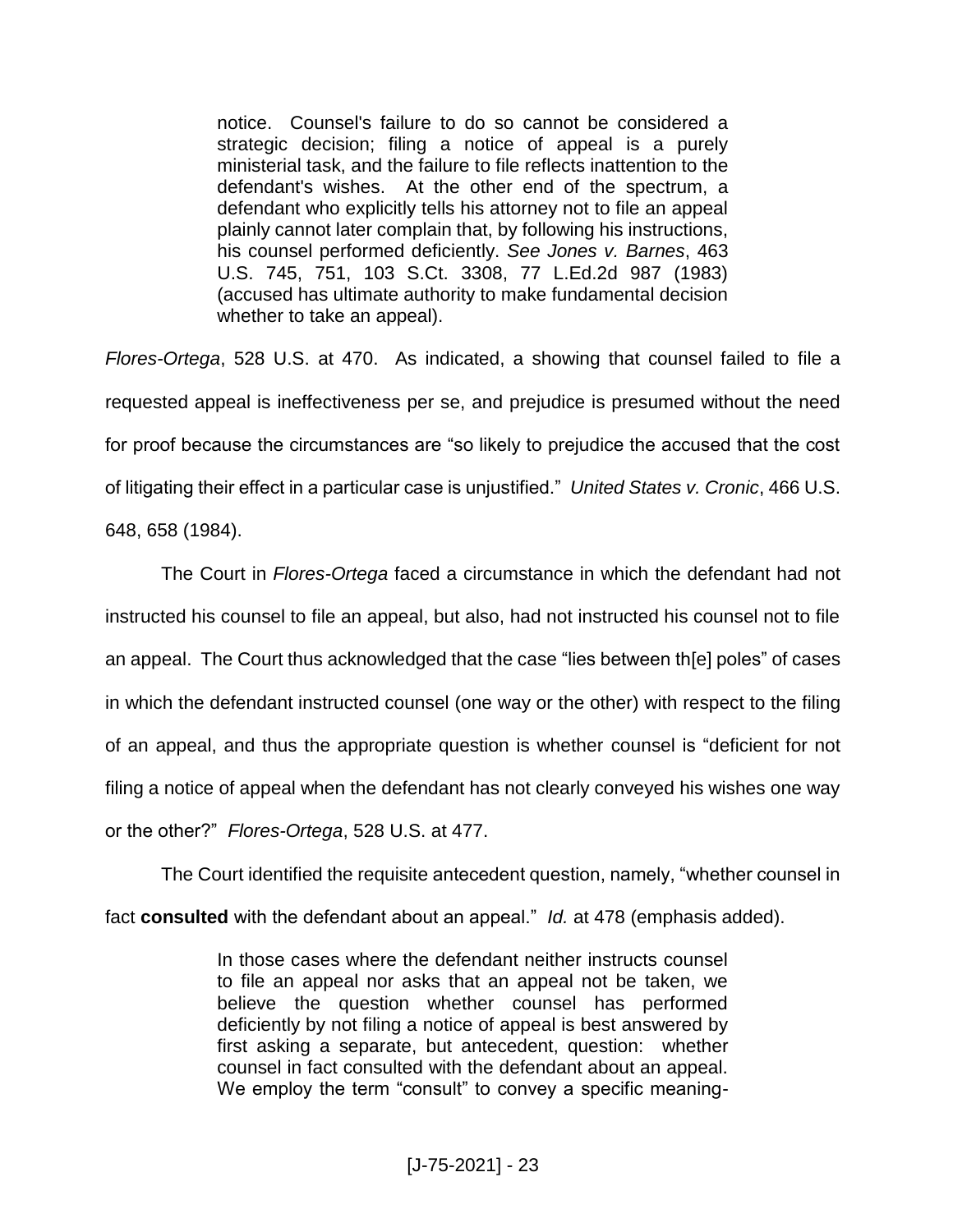advising the defendant about the advantages and disadvantages of taking an appeal, and making a reasonable effort to discover the defendant's wishes. If counsel has consulted with the defendant, the question of deficient performance is easily answered: Counsel performs in a professionally unreasonable manner only by failing to follow the defendant's express instructions with respect to an appeal. See supra, at 1034 and this page. If counsel has not consulted with the defendant, the court must in turn ask a second, and subsidiary, question: whether counsel's failure to consult with the defendant itself constitutes deficient performance. That question lies at the heart of this case: Under what circumstances does counsel have an obligation to consult with the defendant about an appeal?

*Id*.

As the Court explained, the term "consult" in this context requires a finding that counsel did or did not "advis[e] the defendant about the advantages and disadvantages of taking an appeal, and ma[de] a reasonable effort to discover the defendant's wishes." *Id.*  The Court explained that when counsel consults with the defendant, the question of deficient performance is easily answered. Knowing the defendant's wishes as to whether he wants an appeal to be filed, counsel performs in a professionally unreasonable manner if he fails to follow the defendant's express instructions. *Id*. On the other hand, "[i]f counsel has not consulted with the defendant, the court must in turn ask a second, and subsidiary question: whether counsel's failure to consult with the defendant itself constitutes deficient performance." *Id.* The Court rejected a bright-line rule requiring counsel to always consult with the defendant, holding instead that

> [c]ounsel has a constitutionally imposed duty to consult with the defendant about an appeal when there is reason to think either (1) that a rational defendant would want to appeal (for example, because there are nonfrivolous grounds for appeal), or (2) that this particular defendant reasonably demonstrated to counsel that he was interested in appealing.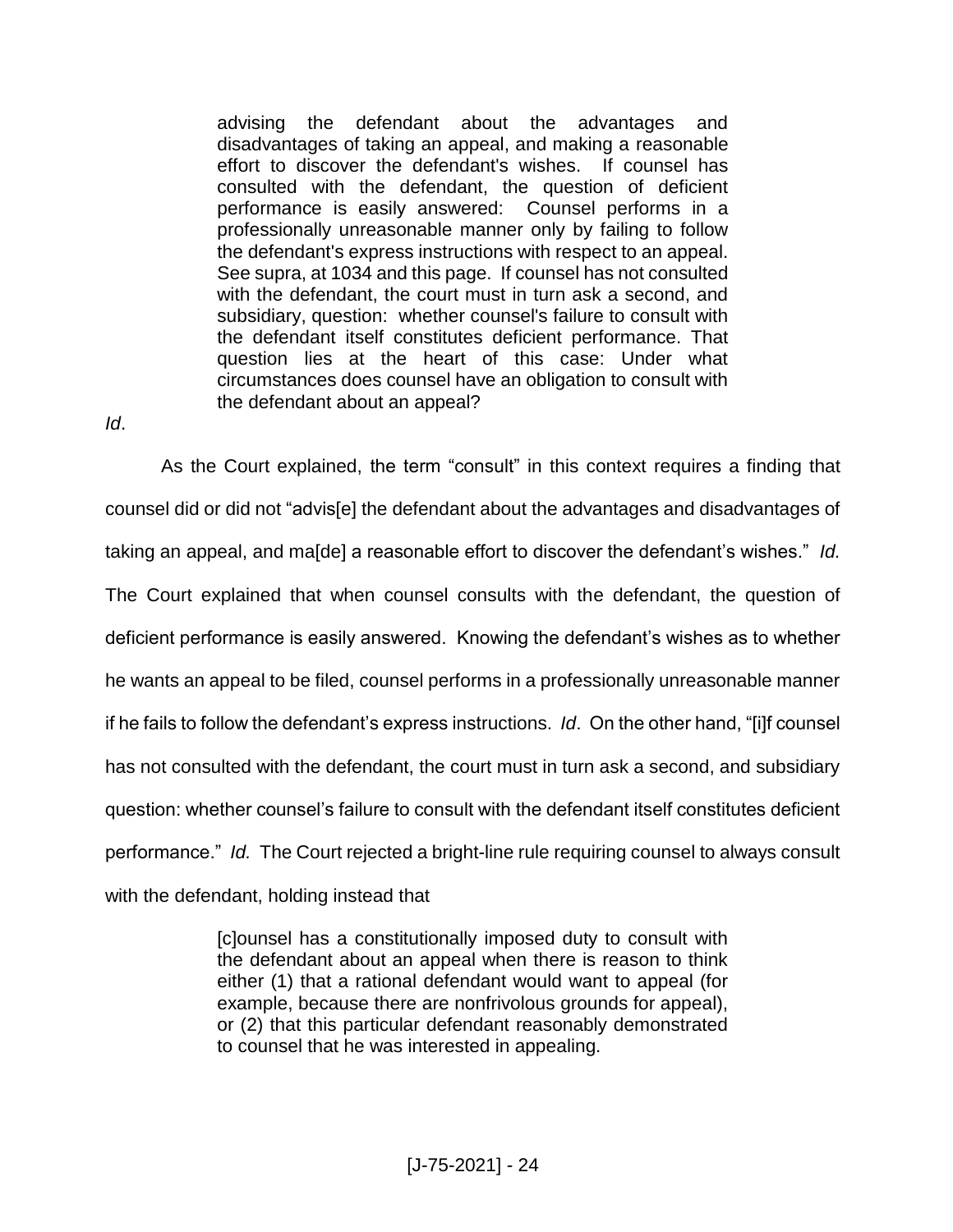*Id*. at 480. To make this determination, lower courts should consider "all the information counsel knew or should have known." *Id*. One highly relevant factor in this regard is whether the conviction follows a trial or guilty plea, because a guilty plea reduces the scope of potential issues for appeal and suggests that the defendant wanted to end judicial proceedings. *Id.* 

If a petitioner establishes that counsel had a constitutional duty to consult regarding the filing of an appeal and failed to do so, the next question is whether the defendant suffered prejudice. Unlike cases involving a failure to file a requested appeal for which prejudice is presumed, a failure to consult with the defendant does not constitute ineffectiveness per se. Instead, where the defendant shows that counsel failed to consult regarding an appeal, "a defendant must demonstrate that there is a reasonable probability that, but for counsel's deficient failure to consult with him about an appeal, he would have timely appealed." *Id.* at 484.

The Court observed that the lower court had presumed prejudice because Flores-Ortega did not consent to counsel's failure to file a notice of appeal. *Id.* at 487. On the record before it, the Court was unable to determine whether the attorney had a duty to consult, whether she satisfied her obligations and, if she did not, whether Flores-Ortega was prejudiced. Therefore, it vacated the judgment of the Court of Appeals and remanded the case for further proceedings.<sup>12</sup> *Id.*

<sup>&</sup>lt;sup>12</sup> While we did so by a per curiam order rather than by a formal opinion, on one occasion this Court likewise remanded a case to the lower court for further evidentiary findings related to a *Flores-Ortega* failure to consult claim. Our order provided in relevant part as follows: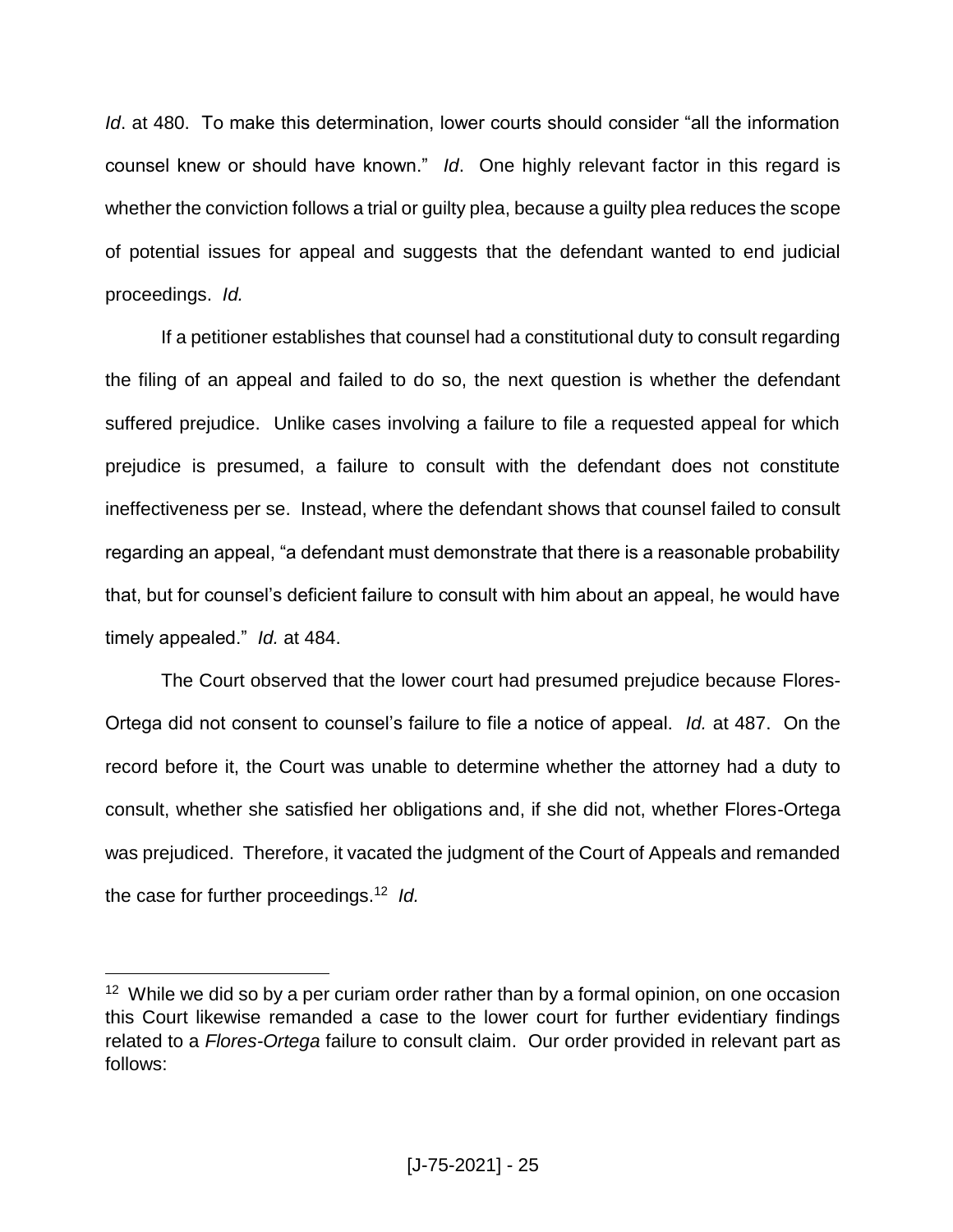To address the merits of Parrish's claim that initial PCRA counsel was ineffective for not advancing his (Parrish's) claim that trial counsel were ineffective for failing to consult with Parrish regarding his appellate rights, we apply the framework set forth in *Flores-Ortega.* To be entitled to a remand, Parrish must provide more than mere boilerplate assertions of PCRA counsel's ineffectiveness. That is, he must establish that there are issues of material facts concerning claims challenging counsel's stewardship and that relief may be available. *Bradley*, 261 A.3d at 402 (citing *Grant*, 813 A.2d at 740 n.2) (Saylor, J., concurring)).

Here, Parrish has established issues of material fact, which, if proven by a preponderance of the evidence, would entitle him to reinstatement of his direct appeal rights. Parrish points to potential evidence that he claims was readily-available to initial PCRA counsel but not presented at the PCRA evidentiary hearing to show that trial counsel let the time for filing the appeal lapse without consulting him on whether he wanted

*Commonwealth. v. Vanistendael,* 48 A.3d 1220, 1221 (Pa. 2012).

AND NOW, this 16th day of July 2012, the Petition for Allowance of Appeal is GRANTED, the order of the Superior Court is VACATED, and the matter is REMANDED to the Court of Common Pleas of Venango County to determine whether petitioner would have wished to file a direct appeal had counsel consulted him. *See Roe v. Flores–Ortega*, 528 U.S. 470, 480, 120 S.Ct. 1029, 145 L.Ed.2d 985 (2000) (counsel has constitutionally imposed duty to consult with defendant when there is reason to think rational defendant would want to appeal or that particular defendant reasonably demonstrated to counsel he was interested in appealing); *id.,* at 484, 120 S.Ct. 1029 (to show prejudice, petitioner must demonstrate reasonable probability that, but for counsel's deficient failure to consult with him about appeal, he would have timely appealed)[.]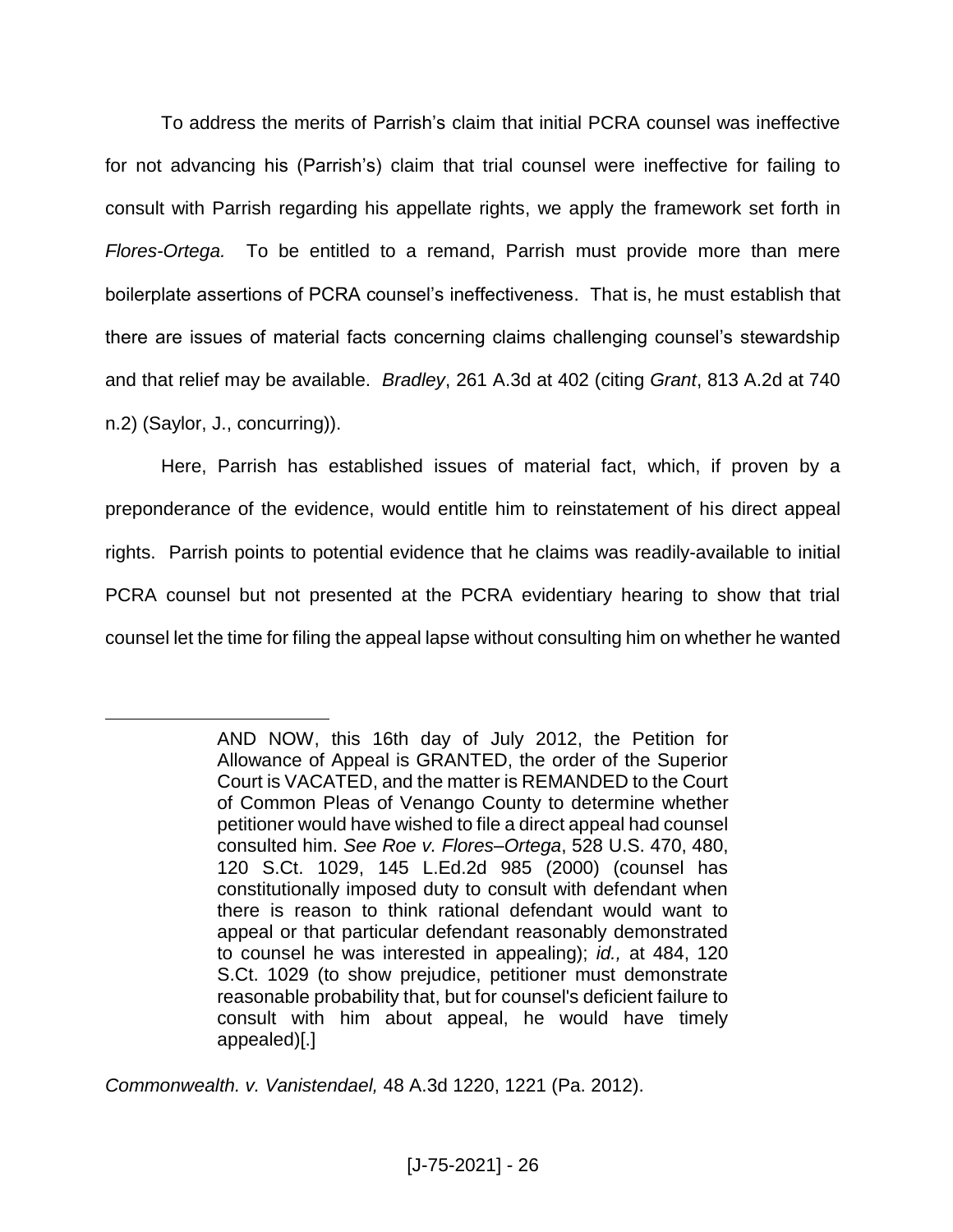to appeal his conviction and death sentence. Parrish's Brief at 47-48. According to Parrish, this evidence will show that Attorney Niemoczynski had assigned the appeal to Attorney Gregor, who did not realize he was responsible for filing a notice of appeal (as opposed to relying on the automatic Section 9711(h) appeal). As such, Attorney Gregor believed that he had no reason to consult with Parrish, even though by letter Parrish had specifically requested additional information regarding the appeal process. *Id*. Because initial PCRA counsel did not introduce any evidence of this at the PCRA evidentiary hearings and failed to offer any legal argument in his subsequent brief, a remand is required for further development of the evidentiary record.

Parrish has also presented colorable arguments that trial counsel had a constitutional duty to consult with him regarding his appeal. *See Flores-Ortega*, 528 U.S. at 480. Parrish's conviction came as the result of a trial, not a guilty plea.<sup>13</sup> Moreover, the issues trial counsel attempted to raise on direct appeal support Parrish's contention that a rational defendant in his shoes would have sought to appeal. Parrish's Brief at 46; *see also Flores-Ortega*, 528 U.S. at 480 (providing that a defendant may show that counsel had a duty to consult by showing "that a rational defendant would want to appeal (for example, because there are nonfrivolous grounds for appeal)"). Furthermore, the severity and finality of the punishment of death itself may be reason to believe that a rational

<sup>13</sup> In *Flores-Ortega*, the Court recognized that entering a guilty plea would be "highly relevant" to the determination of whether counsel knew or should have known that the defendant would want to appeal, because a guilty plea reduces the scope of appealable issues. *Flores-Ortega*, 528 U.S. at 480; *see similarly, Pitcher v. Huffman*, 65 F. App'x. 979, 982-83 (6th Cir. 2003) (finding that the contested conviction came as the result of a trial and not a guilty plea was "highly relevant" to determining whether a rational defendant would want to appeal).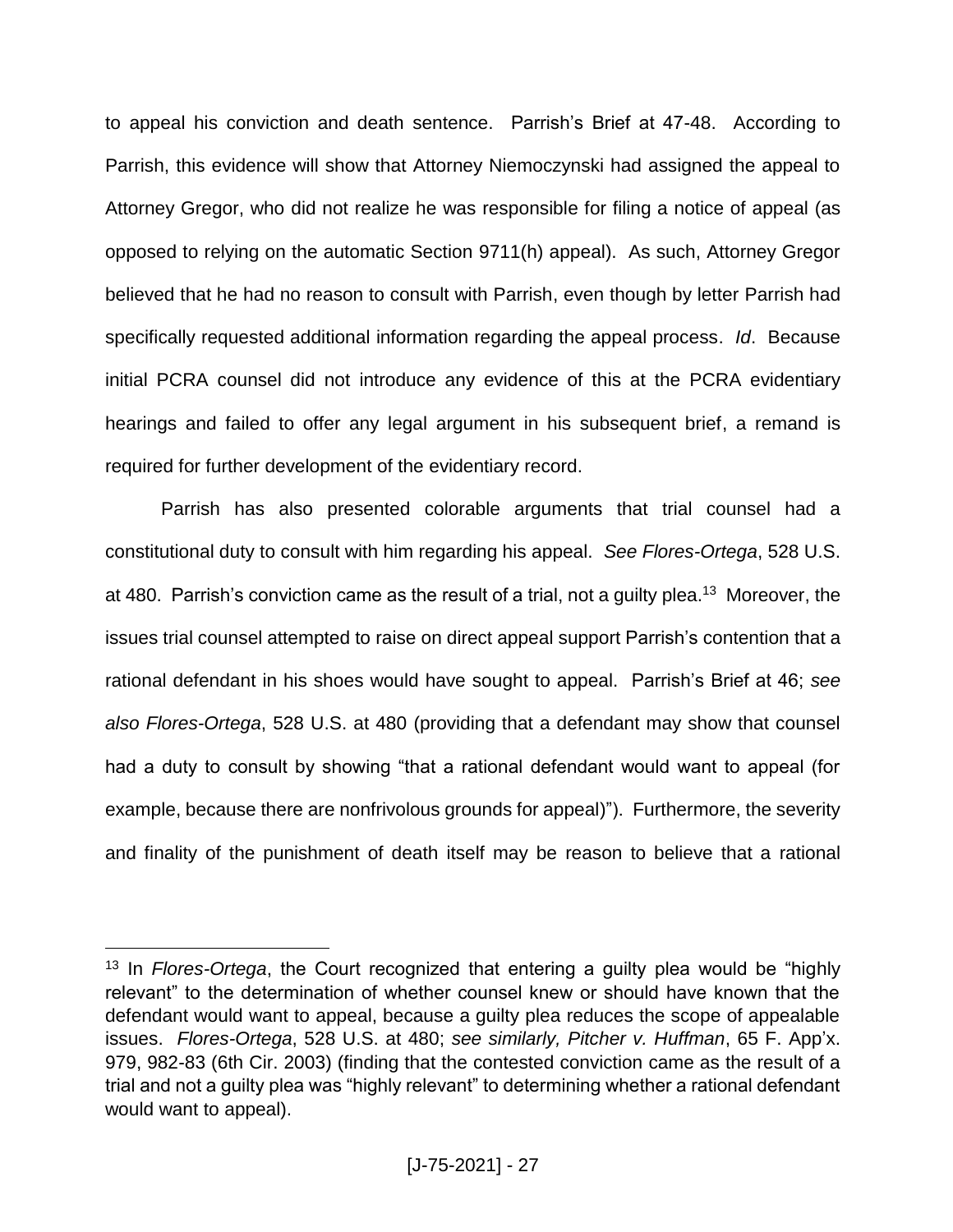defendant would want to appeal. Simply put, Parrish had "nothing to lose" by filing an appeal.

Lastly, to demonstrate prejudice as required by *Flores-Ortega*, Parrish has alleged that "[i]f counsel had consulted with [Parrish] and informed him of these issues, [he] would have told them that he wished to appeal his convictions and death sentences." Parrish's Brief at 46. The Commonwealth's focus on whether Parrish raised any available issue that appellate counsel failed to raise on appeal is misplaced. Commonwealth's Brief at 23. The question with respect to prejudice is not whether Parrish has identified any meritorious issues for appeal, but rather whether there is a reasonable probability that he would have advised trial counsel to file a notice of appeal had he been consulted. *Flores-Ortega*, 528 U.S. at 484. The Supreme Court in *Flores-Ortega* expressly stated that it would be unfair to require a defendant "to demonstrate that his hypothetical appeal might have had merit" and therefore, the defendant must only "demonstrate that, but for counsel's deficient conduct, he would have appealed." *Id*. at 487.

Parrish is entitled to a remand to present evidence and argument to substantiate his claim that he is entitled to reinstatement of his direct appeal rights nunc pro tunc. Upon the PCRA court's grant or denial of this relief, if either Parrish or the Commonwealth appeal that determination, the PCRA court should file a supplemental 1925(a) opinion to address that decision. Parrish's ineffectiveness claims raised in the appeal from the PCRA court's denial of his previously-filed PCRA petitions will then be considered.

Jurisdiction relinquished.

Chief Justice Baer and Justices Todd and Wecht join the opinion.